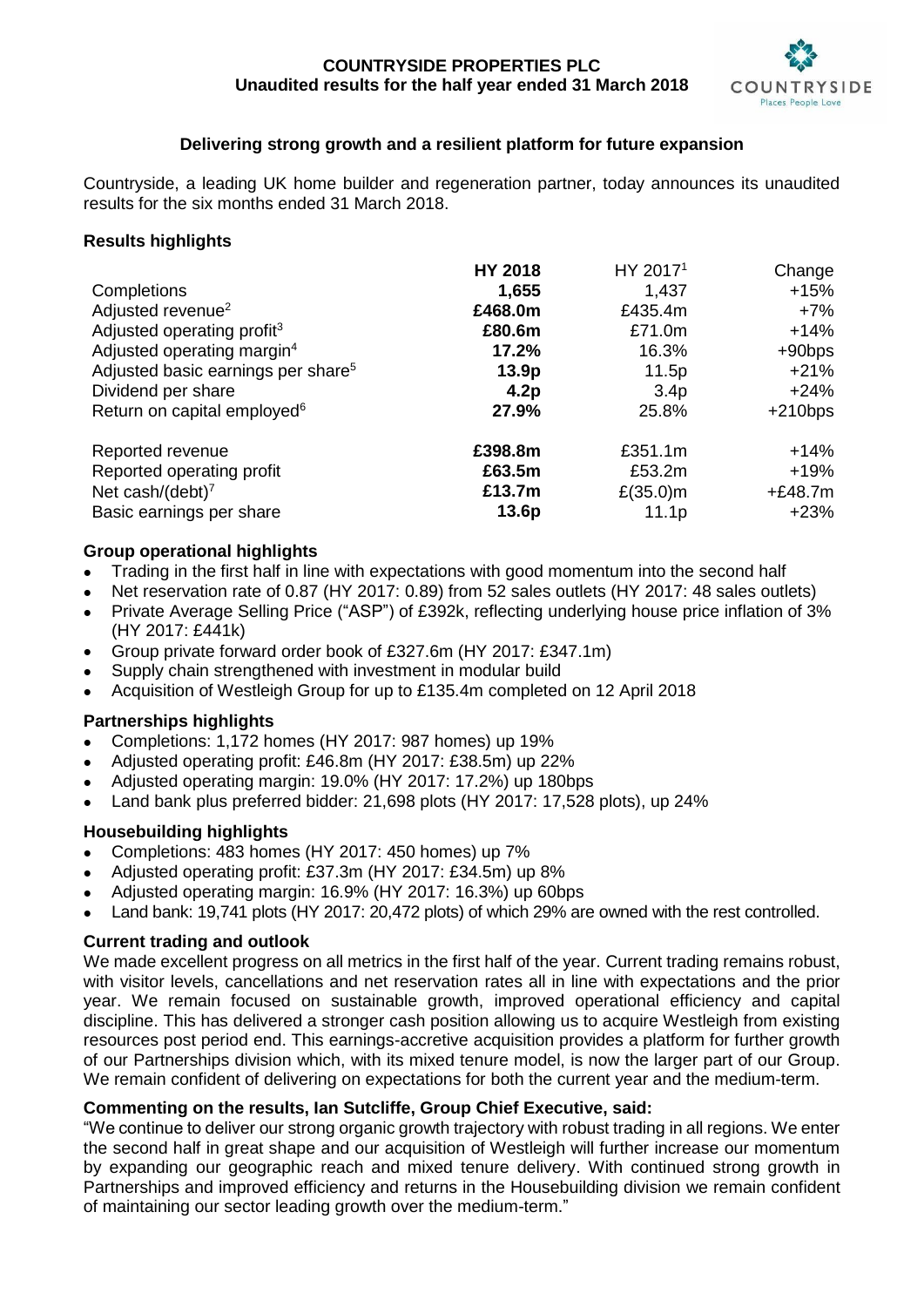There will be an analyst and investor meeting at 9.00am BST today at The London Stock Exchange, The London Stock Exchange Building, 10 Paternoster Square, London, EC4M 7LT hosted by Group Chief Executive, Ian Sutcliffe. The presentation will also be available via a live webcast through the Countryside corporate website<http://investors.countryside-properties.com/> and via conference call; Dial in: + 44 203 936 2999, Access code: 599219.

A playback facility will be provided shortly after the presentation has finished.

# Enquiries:

**Countryside Properties PLC** Tel: +44 (0) 1277 260 000 Ian Sutcliffe – Group Chief Executive Rebecca Worthington – Group Chief Financial Officer Victoria Prior – Investor Relations & Strategy Director

Nina Coad Oliver Sherwood

**Brunswick Group LLP**  Tel: +44 (0) 20 7404 5959

# **Note to editors:**

Countryside is a leading UK home builder and regeneration partner specialising in place making and urban regeneration. Our business is centred around two complementary divisions, Partnerships and Housebuilding. Our Partnerships division specialises in urban regeneration of public sector land, delivering private and affordable homes by partnering with local authorities and housing associations. The Housebuilding division, operating under Countryside and Millgate brands, develops sites that provide private and affordable housing, on land owned or controlled by the Group. Countryside was founded in 1958. It operates in locations across outer London, the South East, the North West of England and the Midlands.

For further information, please visit the Group's website: [www.countryside-properties.com](http://www.countryside-properties.com/)

# **Cautionary statement regarding forward-looking statements**

Some of the information in this document may contain projections or other forward-looking statements regarding future events or the future financial performance of Countryside Properties PLC and its subsidiaries (the Group). You can identify forward-looking statements by terms such as "expect", "believe", "anticipate", "estimate", "intend", "will", "could", "may" or "might", the negative of such terms or other similar expressions. Countryside Properties PLC (the Company) wishes to caution you that these statements are only predictions and that actual events or results may differ materially. The Company does not intend to update these statements to reflect events and circumstances occurring after the date hereof or to reflect the occurrence of unanticipated events. Many factors could cause the actual results to differ materially from those contained in projections or forward-looking statements of the Group, including among others, general economic conditions, the competitive environment as well as many other risks specifically related to the Group and its operations. Past performance of the Group cannot be relied on as a guide to future performance.

"Countryside" or the "Group" refers to Countryside Properties PLC and its subsidiary companies.

<sup>4</sup> Adjusted operating margin is defined as adjusted operating profit divided by adjusted revenue.

- <sup>6</sup> Return on capital employed ("ROCE") is defined as adjusted operating profit for the last 12 months divided by the average of opening and closing tangible net operating asset value ("TNOAV") for the 12-month period. TNOAV is calculated as net assets excluding net cash or debt less intangible assets net of deferred tax.
- $7$  Net debt is defined as bank borrowings less unrestricted cash. Unamortised debt arrangement fees are not included in net debt.

The Directors believe that the use of adjusted measures is necessary to understand the underlying trading performance of the Group.

<sup>&</sup>lt;sup>1</sup> Restated, see note 2. Accounting policies.

<sup>&</sup>lt;sup>2</sup> Adjusted revenue includes the Group's share of revenue from joint ventures and associate of £69.2m (HY 2017: £84.3m).

<sup>&</sup>lt;sup>3</sup> Adjusted operating profit includes the Group's share of operating profit from joint ventures and associate of £15.1m (HY 2017: £15.6m) and excludes non-underlying items of £2.0m (HY 2017: £2.2m).

<sup>5</sup> Adjusted basic earnings per share is defined as adjusted profit attributable to ordinary shareholders, net of attributable taxation, divided by the weighted average number of shares in issue for the period.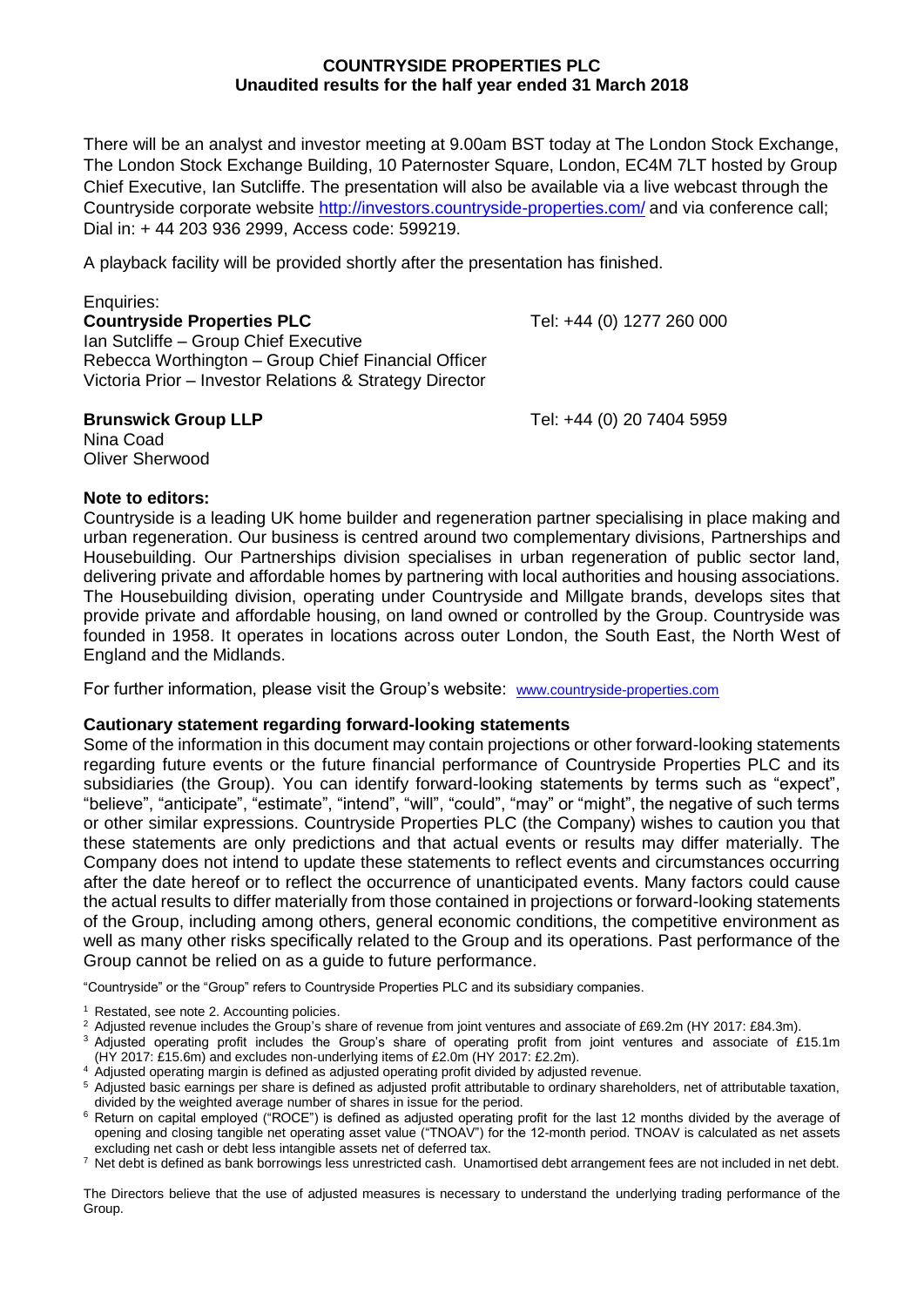# **Chief Executive's Operating Statement**

We have delivered an excellent set of results for the first half of the year in both of our operating divisions. Both Partnerships and Housebuilding are trading in line with our expectations for 2018 and remain well positioned for the medium-term. Since the period end, we announced the acquisition of the Westleigh Group ("Westleigh") on 12 April 2018, which will further increase momentum within our Partnerships division.

# *Group*

Our strong growth trajectory from 2017 continued into the first half of 2018, with total completions of 1,655 homes (HY 2017: 1,437 homes), an increase of 15 per cent.

Private unit completions increased by 23 per cent to 773 homes (HY 2017: 629 homes). Private average selling price ("ASP") reduced by 11 per cent to £392,000 (HY 2017: £441,000), driven by an increase in private completions from our Partnerships business, particularly the regional businesses outside London where average selling prices are lower. Underlying house price inflation was approximately 3 per cent in the half year, while underlying build cost inflation was around 3-4 per cent.

97 per cent of properties were sold to owner occupiers during the period including 63 per cent to first time buyers. Help to Buy remains an important sales tool at lower price points, being used on 59 per cent of private sales within the period (27 per cent of total completions) (HY 2017: 52 per cent of private sales and 23 per cent of total completions).

Affordable completions were up 9 per cent to 882 homes (HY 2017: 808 homes) reflecting the increased number of sites under construction. This included 362 Private Rental Sector ("PRS") homes, up 11 per cent in the period (HY 2017: 325 homes). Affordable ASP increased by 4 per cent to £141,000 (HY 2017: £135,000).

Total adjusted revenue increased by 7 per cent to £468.0m (HY 2017: £435.4m). Adjusted operating profit increased by 14 per cent to £80.6m (HY 2017: £71.0m), reflecting a particularly strong performance from the Partnerships division. On a reported basis, revenue increased by 14 per cent to £398.8m (HY 2017: £351.1m) and operating profit increased by 19 per cent to £63.5m (HY 2017: £53.2m). The difference between adjusted and reported results reflects the proportional consolidation of our joint ventures and associate (see notes 10 and 11) and non-underlying items. These nonunderlying items related to the acquisition of Westleigh and acquisition-related amortisation in the current year and the outsourcing of certain central functions in the prior year. Adjusted operating margin increased by 90bps to 17.2 per cent (HY 2017: 16.3 per cent).

Our net reservation rate per open sales outlet per week remained ahead of our target range at 0.87 (HY 2017: 0.89) with an increased number of sales outlets at 52 (HY 2017: 48). Our private forward order book remains strong at £327.6m (HY 2017: £347.1m) giving us good momentum into the second half.

# *Partnerships*

Our Partnerships division has had a very strong start to the year, with total completions up 19 per cent to 1,172 homes (HY 2017: 987 homes) and adjusted revenue up 10 per cent to £246.6m (HY 2017: £223.3m). An increase in completions from our West Midlands business along with mix in our southern business in the period resulted in a 16 per cent decrease in private ASP to £308,000 (HY 2017: £368,000).

We saw substantial growth in private completions, up 35 per cent on the prior period to 482 homes (HY 2017: 358 homes), with affordable completions up 10 per cent at 690 homes (HY 2017: 629 homes). This includes 362 PRS homes, up 11 per cent on the prior period (HY 2017: 325). Affordable ASP was £129,000, up 5 per cent (HY 2017: £123,000).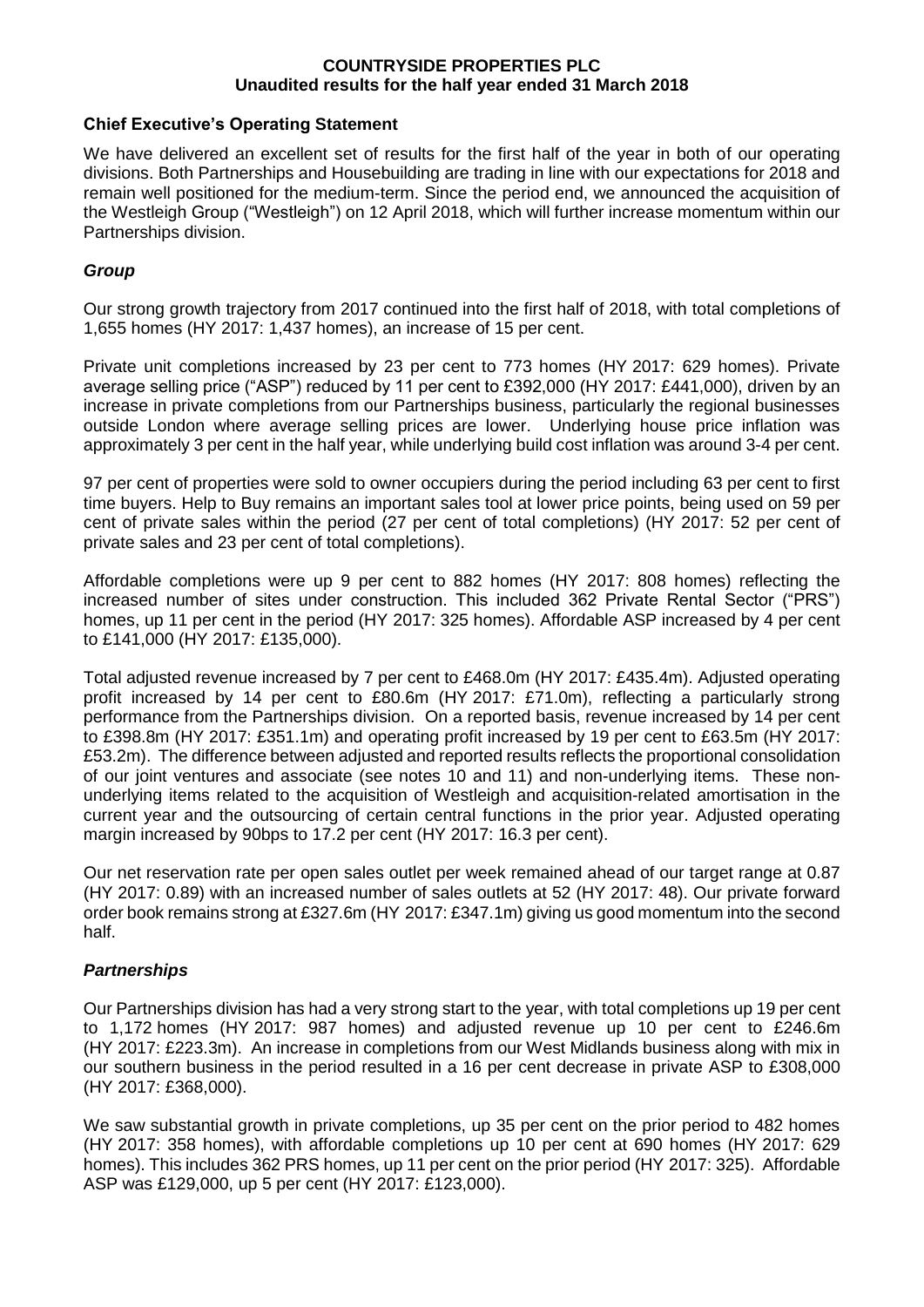Adjusted operating profit of £46.8m was up 22 per cent in the period (HY 2017: £38.5m), with all our regions across the country performing well. The adjusted operating margin increased by 180 bps to 19.0 per cent (HY 2017: 17.2 per cent) due to higher sales values and overhead efficiency. As a result of the increased profit and reflecting the low capital Partnerships model, return on capital employed ("ROCE") improved to 79.4 per cent (HY 2017: 66.9 per cent).

Demand for our product has remained strong with private sales almost exclusively owner occupier driven. Our mixed tenure regeneration accelerates volume and creates attractive places for people to live.

Our regional operations increased as a proportion of the Partnerships division in the period. The West Midlands business performed very well as it entered its second year of operation. We now have three open sales outlets in the region and delivered 128 homes in the period.

We are actively building the pipeline and further expanded our regional operations post period end with the acquisition of Westleigh on 12 April 2018 for a consideration of up to £135.4m on a debt and cash free basis. In its financial year ended 31 March 2018, Westleigh delivered 1,159 homes in partnership with local authorities and housing associations of which 92 per cent were affordable. On an unaudited basis, revenue was £150.6m, operating profit was £15.6m and gross assets were £76.1m at 31 March 2018.

The acquisition of Westleigh is in line with Countryside's existing strategy to expand its Partnerships business and it broadens the geographical reach of the Partnerships business into regions that have strong underlying demand. The acquisition also included a timber frame factory based in Leicester, Westframe, where we will make further investment. Overall, Westleigh provides a strong strategic and cultural fit with the Countryside model and is an excellent platform for the acceleration of Partnerships delivery.

In addition, plans to open our own closed panel timber frame factory are well underway and post period end we signed a lease for a 130,000 sq ft factory in Warrington with equipment due to be delivered in the second half of the year. Once operational the new factory will service our northern and West Midlands regions with a total capacity of approximately 1,500 units per annum helping to secure our supply chain for the longer-term. Total set up costs are anticipated to be in the region of £5m to £6m and are largely capital in nature.

# *Housebuilding*

Our Housebuilding division performed well in the first half, underpinned by the continuing strong customer demand for quality homes, particularly in our strongholds of the Home Counties and outer London Boroughs. Total completions were up 7 per cent at 483 homes (HY 2017: 450 homes) in line with expectations, with growth in sales outlets weighted to the second half of the year. Private ASP was broadly flat at £531,000 (HY 2017: £538,000). We continue to see strong sales at the price points below £600,000, which represented 76 per cent of the Housebuilding division's sales in the half year period. Total private completions of 291 homes were up 7 per cent (HY 2017: 271 homes). Adjusted revenue was £221.4m (HY 2017: £212.1m), up 4 per cent.

Affordable completions were up 7 per cent in the period to 192 homes (HY 2017: 179 homes) reflecting an increase in the number of sites under construction, while affordable ASPs increased by five per cent to £181,000 (HY 2017: £172,000).

Adjusted operating profit of £37.3m was up 8 per cent (HY 2017: £34.5m) reflecting the growth in the Housebuilding division and an improved gross margin. This was despite a lower contribution of £5.2m to operating profit from commercial activities and land sales than in the prior period (HY 2017: £9.7m). The adjusted operating margin of 16.9 per cent was up 60bps on the prior period (HY 2017: 16.3 per cent). ROCE was up 150 bps at 18.3 per cent (HY 2017: 16.8 per cent), as we remain focused on capital efficiency.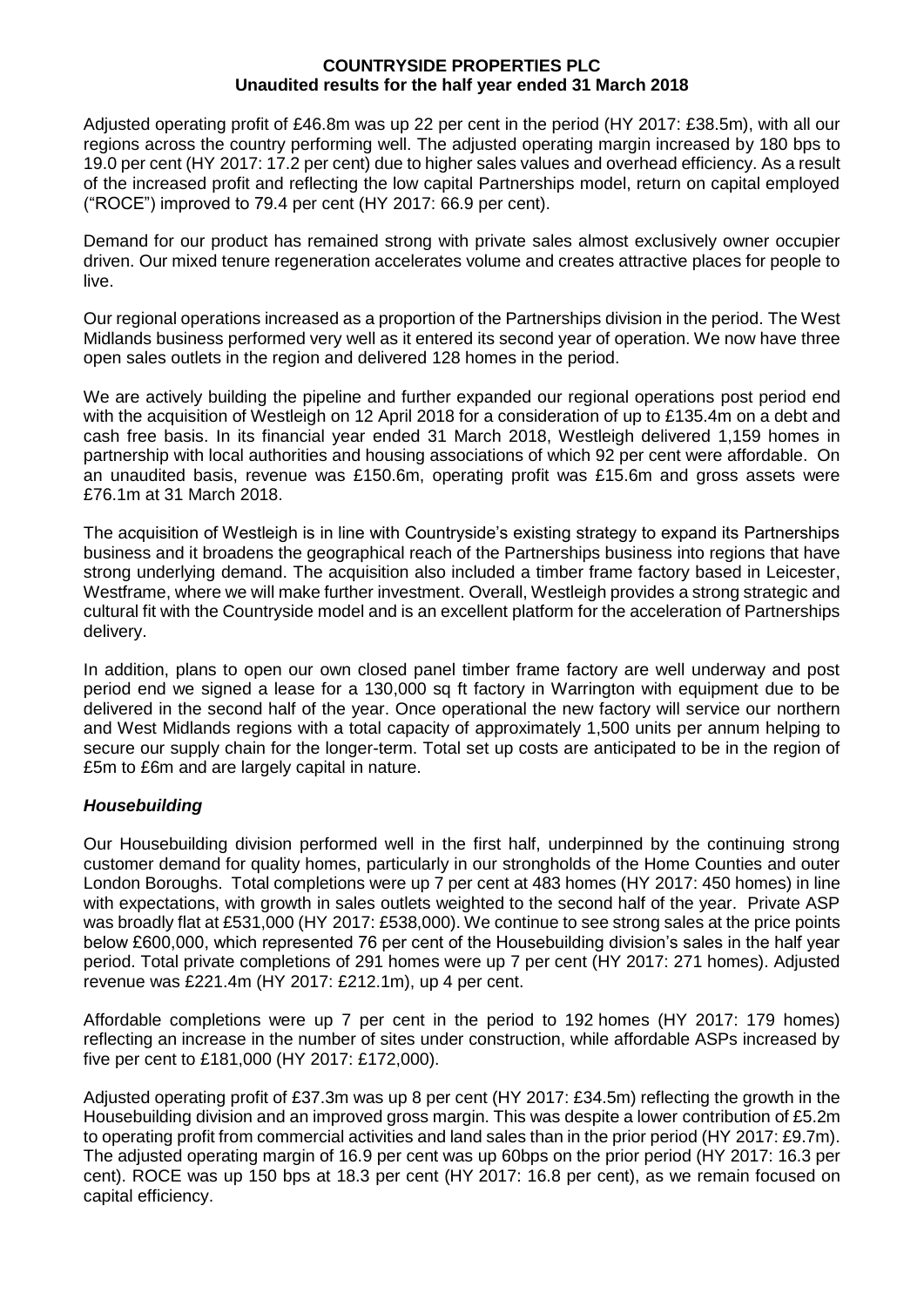We continue to grow the Housebuilding division within a 50-mile radius of London and had 30 open sales outlets at 31 March 2018 (HY 2017: 29), with a further 15 sites under construction (HY 2017: 10). Additionally, we completed one land sale in the half at Bury St Edmunds and continued to develop a pre-let commercial building in our joint venture at Cambridge Medipark.

# *Excellent visibility of future work*

# *Partnerships*

We had another successful six months in winning new business in the Partnerships division which cements our longer-term growth plans. In addition to those sites already in the land bank including preferred bidder status, we secured 3,409 new plots in the period. These include 1,300 plots at Ebbsfleet, Kent and a total of 913 plots across five sites in our West Midlands region.

We now have 21,698 Partnerships plots under our control (HY 2017: 18,717 plots), representing approximately nine years' supply at current volumes and providing significant visibility. These projects were awarded to Countryside as a result of our proven track record in delivering complex, multi-phase schemes alongside design excellence.

We see no slowdown in new opportunities and our bid pipeline currently stands at over 50,000 plots. The acquisition of Westleigh post period end adds a further 4,891 plots to our controlled land with a bid pipeline of a further 13,000 plots.

# *Housebuilding*

We have maintained the land bank in our Housebuilding division and acquired three small sites totalling 109 plots during the period. We have also completed the planned sale of a surplus site (198 plots) at Bury St Edmunds. The Housebuilding land bank now stands at 19,741 plots (HY 2017: 20,472 plots) of which only 29 per cent is owned and the remainder either controlled by option agreements or under conditional contracts. 85 per cent has been sourced strategically.

# *Maintaining our capital discipline*

As we maintained our focus on building efficiency during the first half, the increase in operating margin combined with an improvement in asset turn to 1.7 times (HY 2017: 1.6 times) improved ROCE by 210 bps to 27.9 per cent (HY 2017: 25.8 per cent).

After purchasing £11.5m of shares for the Employee Benefit Trust, the Group had net cash at 31 March 2018 of £13.7m (HY 2017: net debt £35.0m) reflecting a strong focus on cash in the period. This resulted in gearing<sup>1</sup> of (1.9) per cent (HY 2017: 5.6 per cent) and adjusted gearing<sup>2</sup> of 15.4 per cent (HY 2017: 21.7 per cent).

# *Net finance costs*

Net finance costs were £3.3m (HY 2017: £7.0m), lower than the prior period reflecting the reduced levels of net debt in the period and an impairment charge of £2.0m in the prior year relating to the waiving of interest on outstanding loans from a joint venture. Interest on bank debt decreased by 29 per cent to £1.0m (HY 2017: £1.4m) reflecting the overall lower average net debt in the period.

# *Taxation*

The effective tax rate applied to adjusted profit for the period was 18.5 per cent (HY 2017: 19.0 per cent). This reflects the anticipated full year effective rate and is slightly lower than the UK headline rate of 19.5 per cent. On a statutory basis, the effective tax rate was 17.2 per cent (HY 2017: 17.4

Gearing is defined as net debt divided by net assets.

<sup>&</sup>lt;sup>2</sup> Adjusted gearing is defined as above, except that net debt includes land creditors.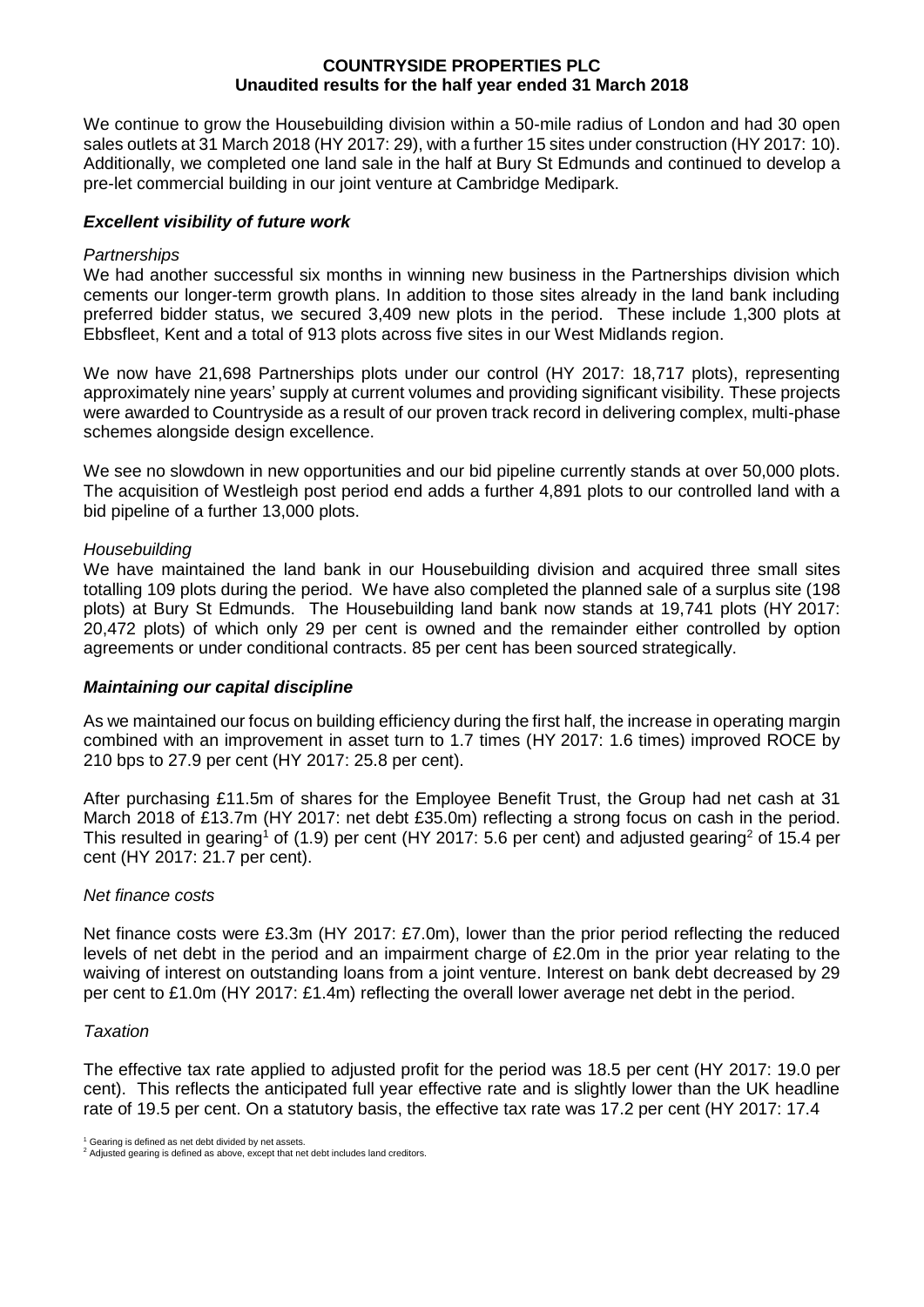per cent), the difference to the adjusted effective tax rate being the impact of the Group's joint ventures.

# *Earnings per share*

Adjusted basic earnings per share were 13.9 pence (HY 2017: 11.5 pence), reflecting the growth in earnings in the period. On a statutory basis, basic earnings per share were 13.6 pence (HY 2017: 11.1 pence).

# *Dividend*

The Board has recommended an interim dividend of 4.2 pence per share (H1 2017: 3.4 pence per share), payable on 6 July 2018, in line with our dividend policy of paying 30 per cent of adjusted retained earnings in dividends.

# *Current trading and outlook*

We made excellent progress on all metrics in the first half of the year. Current trading remains robust, with visitor levels, cancellations and net reservation rates all in line with expectations and the prior year. We remain focused on sustainable growth, improved operational efficiency and capital discipline. This has delivered a stronger cash position allowing us to acquire Westleigh from existing resources post period end. This earnings-accretive acquisition provides a platform for further growth of our Partnerships division which, with its mixed tenure model, is now the larger part of our Group. We remain confident on delivering on expectations for both the current year and the medium-term.

We will be hosting a Capital Markets Day on Partnerships for analysts and investors on 27 June 2018 in London. If you would like to attend please contact Victoria Prior at [victoria.prior@cpplc.com.](mailto:victoria.prior@cpplc.com) 

**Ian Sutcliffe Group Chief Executive 16 May 2018** 

# **Dividend and Dividend Reinvestment Plan ("DRIP")**

The interim dividend of 4.2 pence per share will be paid as a cash dividend on 6 July 2018 to shareholders on the register at the close of business on 25 May 2018. Shareholders are again being offered the opportunity to reinvest some or all of their dividend under the DRIP, details of which are available from our Registrars and on our website at https://[investors.countrysideproperties.com](https://investors.countrysideproperties.com/)/ The shares will go ex-dividend on 24 May 2018. Shareholders have until 11 June 2018 to decide whether they wish to participate in or withdraw from the DRIP.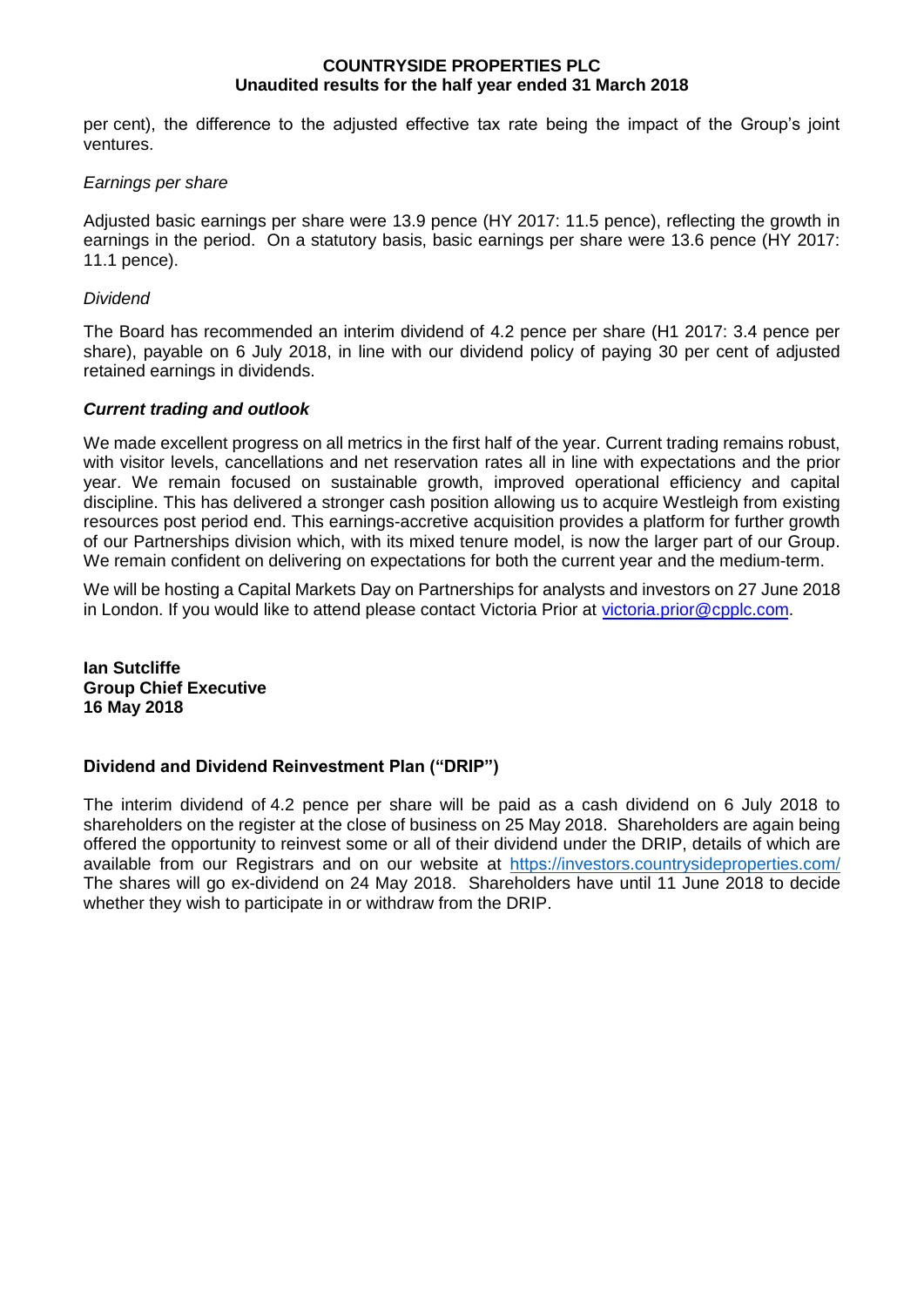# **Principal risks and uncertainties**

The Group's principal risks are monitored by the Risk Management Committee, the Audit Committee and the Board. The table below sets out the Group's principal risks and uncertainties, and mitigation.

| <b>Risk</b> | Description                                                                                                                                                                                                                                                                                                                                                                                                                          | Mitigation                                                                                                                                                                                                                                                                                                                                                                                                                                             |
|-------------|--------------------------------------------------------------------------------------------------------------------------------------------------------------------------------------------------------------------------------------------------------------------------------------------------------------------------------------------------------------------------------------------------------------------------------------|--------------------------------------------------------------------------------------------------------------------------------------------------------------------------------------------------------------------------------------------------------------------------------------------------------------------------------------------------------------------------------------------------------------------------------------------------------|
| 1           | Adverse macro-economic conditions<br>A decline in macroeconomic conditions, or<br>conditions in the UK residential property market,<br>can reduce the propensity to buy homes. Higher<br>unemployment, interest rates and inflation can<br>affect consumer confidence and reduce demand<br>for new homes. Constraints on mortgage<br>availability, or higher costs of mortgage funding,<br>may make it more difficult to sell homes. | Funds are allocated between the Housebuilding<br>and Partnerships businesses. In Housebuilding,<br>land is purchased based on planning prospects,<br>forecast demand and market resilience. In<br>Partnerships, contracts are phased and, where<br>possible, subject to viability testing. In all cases,<br>forward sales, cash flow and work in progress<br>are carefully monitored to give the Group time to<br>react to changing market conditions. |
| 2           | <b>Adverse changes to Government policy and</b><br>regulation<br>Adverse changes to Government policy in areas<br>such as tax, housing, and the environment and<br>building regulations may result in increased<br>costs and/or delays. Failure to comply with laws<br>and regulations could expose the Group to<br>penalties and reputational damage.                                                                               | The potential impact of changes in Government<br>policy and new laws and regulations are<br>monitored and communicated throughout the<br>business. Detailed policies and procedures are<br>in place to address the prevailing regulations.                                                                                                                                                                                                             |
| 3           | <b>Constraints on construction resources</b><br>Costs may increase beyond budget due to the<br>reduced availability of skilled labour, or<br>shortages of sub-contractors or building<br>materials at competitive prices to support the<br>Group's growth ambitions. The Group's strategic<br>geographic expansion may be at risk if new<br>supply chains cannot be established.                                                     | Optimise use of standard house types and<br>design to maximise buying power. Use of<br>strategic suppliers to leverage volume price<br>reductions and minimise unforeseen disruption.<br>Robust contract terms to control costs.                                                                                                                                                                                                                       |
| 4           | Programme delay (rising project complexity)<br>Failure to secure timely planning permission on<br>economically viable terms or poor project<br>forecasting, unforeseen operational delays due<br>to technical issues, disputes with third party<br>contractors or suppliers, bad weather or changes<br>in purchaser requirements may cause delay or<br>potentially termination of project.                                           | The budgeted programme for each site is<br>approved by the Divisional Board before<br>acquisition. Sites are managed as a portfolio to<br>control overall Group delivery risk. Weekly<br>monitoring at both divisional and Group level.                                                                                                                                                                                                                |
| 5           | Inability to source and develop suitable land<br>Competition or poor planning may result in a<br>failure to procure land in the right location, at the the Group's strategy.<br>right price and at the right time.                                                                                                                                                                                                                   | A robust land appraisal process ensures each<br>project is financially viable and consistent with                                                                                                                                                                                                                                                                                                                                                      |
| 6           | Inability to attract and retain talented<br>employees<br>Inability to attract and retain highly-skilled,<br>competent people at all levels could adversely<br>affect the Group's results, prospects and<br>financial condition.                                                                                                                                                                                                      | Remuneration packages are regularly<br>benchmarked against industry standards to<br>ensure competitiveness. Succession plans are in<br>place for all key roles within the Group. Exit<br>interviews are used to identify any areas for<br>improvement.                                                                                                                                                                                                 |
| 17          | Inadequate Health, Safety and Environmental Procedures, training and reporting are all<br>procedures<br>A deterioration in the Group's Health, Safety &<br>Environmental standards could put the Group's<br>employees, contractors or the general public at<br>risk of injury or death and could lead to litigation<br>or penalties or damage the Group's reputation.                                                                | carefully monitored to ensure that high standards<br>are maintained. An environmental risk<br>assessment is carried out prior to any land<br>acquisition. Appropriate insurance is in place to<br>cover the risks associated with housebuilding.                                                                                                                                                                                                       |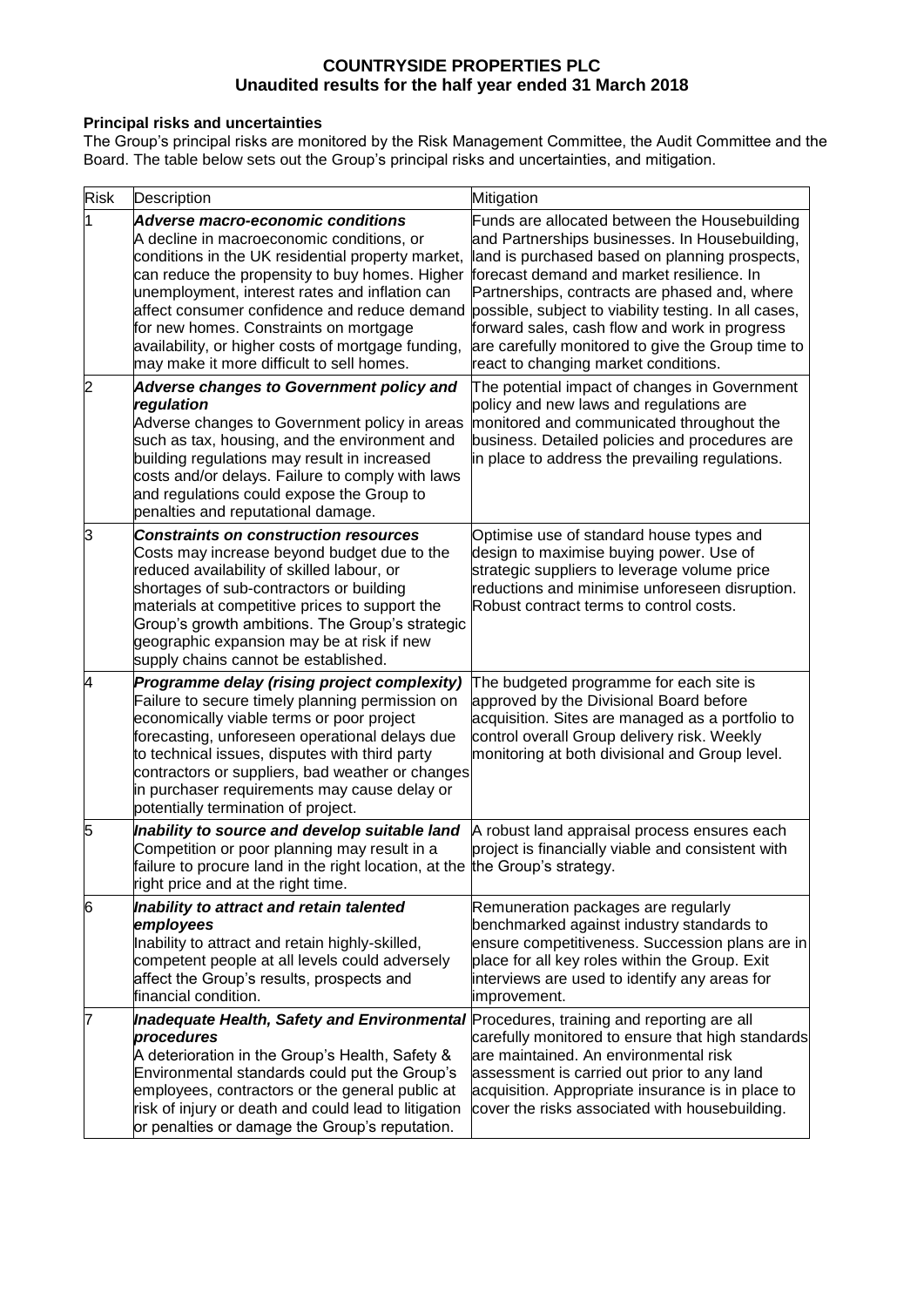### **Responsibility statement of the Directors in respect of the unaudited results for the half year ended 31 March 2018**

We confirm that to the best of our knowledge:

- the condensed set of financial statements has been prepared in accordance with IAS 34 Interim Financial Reporting as adopted by the EU;
- the interim results report includes a fair review of the information required by:

(a) DTR 4.2.7R of the Disclosure and Transparency Rules, being an indication of important events that have occurred during the first six months of the financial year and their impact on the condensed set of financial statements; and a description of the principal risks and uncertainties for the remaining six months of the year; and

(b) DTR 4.2.8R of the Disclosure and Transparency Rules, being related party transactions that have taken place in the first six months of the current financial year and that have materially affected the financial position or performance of the entity during that period; and any changes in the related party transactions described in the last annual report that could do so.

The Directors of Countryside Properties PLC are David Howell (Chairman), Ian Sutcliffe (Group Chief Executive), Rebecca Worthington (Group Chief Financial Officer), Amanda Burton (Non-Executive Director), Douglas Hurt (Non-Executive Director; appointed on 1 January 2018) and Baroness Sally Morgan (Non-Executive Director).

For and on behalf of the Board

Gary Whitaker Company Secretary 16 May 2018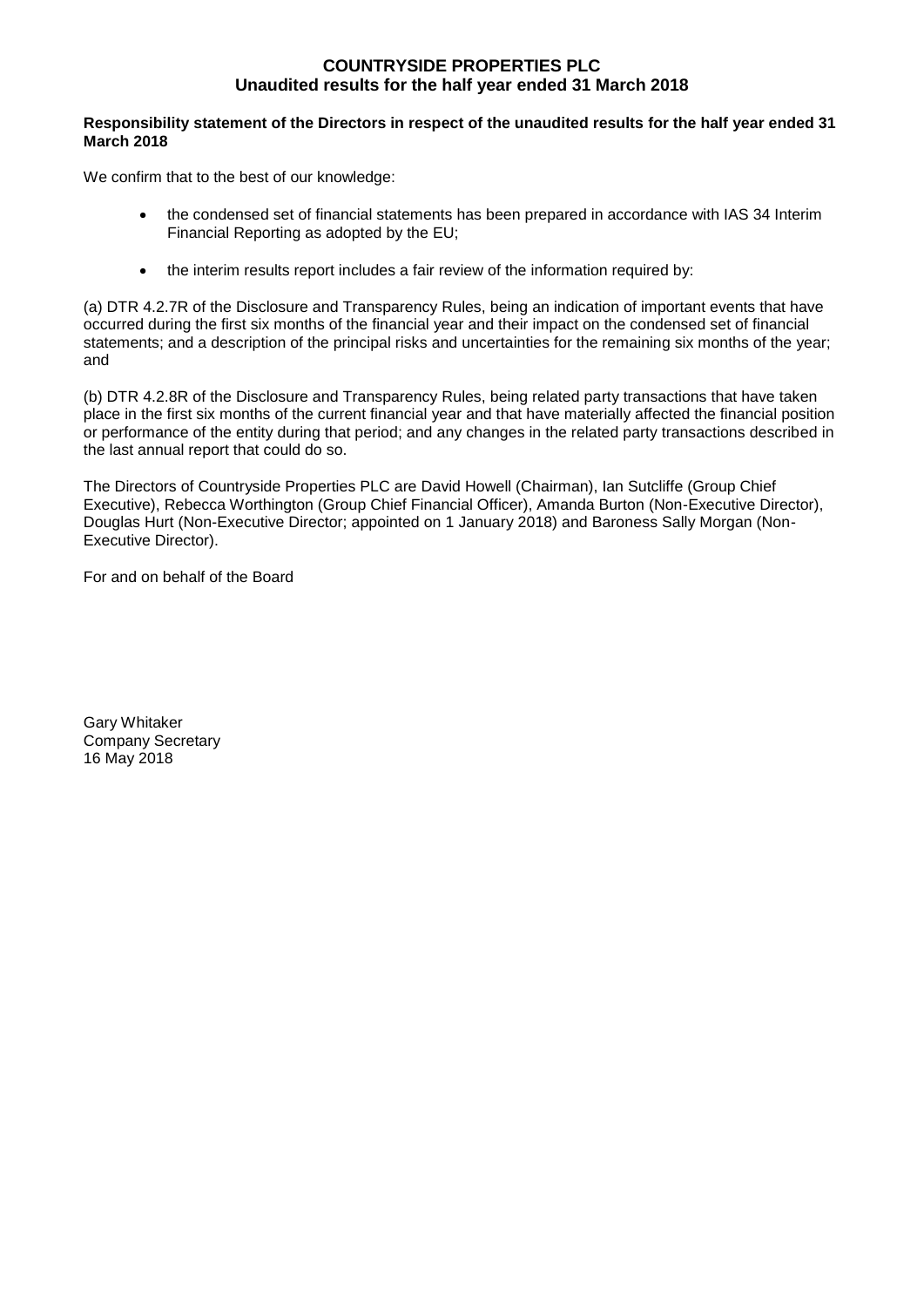### **COUNTRYSIDE PROPERTIES PLC CONSOLIDATED STATEMENT OF COMPREHENSIVE INCOME For the six months ended 31 March 2018**

|                                                                   |             | <b>Six months</b><br>ended 31 | Six months<br>ended 31              | Year ended                        |
|-------------------------------------------------------------------|-------------|-------------------------------|-------------------------------------|-----------------------------------|
|                                                                   |             | <b>March 2018</b>             | March 2017                          | 30 September<br>2017              |
|                                                                   | <b>Note</b> | <b>Unaudited</b>              | Unaudited<br>(rested <sup>1</sup> ) | Audited<br>(rested <sup>1</sup> ) |
|                                                                   |             | £m                            | £m                                  | £m                                |
| Revenue                                                           | 4           | 398.8                         | 351.1                               | 845.8                             |
| Cost of sales                                                     |             | (307.4)                       | (273.5)                             | (662.5)                           |
| Gross profit                                                      |             | 91.4                          | 77.6                                | 183.3                             |
| Administrative expenses                                           |             | (27.9)                        | (24.4)                              | (54.4)                            |
| Group operating profit                                            | 4           | 63.5                          | 53.2                                | 128.9                             |
| Analysed as:                                                      |             |                               |                                     |                                   |
| Adjusted Group operating profit                                   |             | 80.6                          | 71.0                                | 165.3                             |
| Less: Share of joint ventures and associate operating profit      |             | (15.1)                        | (15.6)                              | (33.6)                            |
| Less: Non-underlying items                                        | 5           | (2.0)                         | (2.2)                               | (2.8)                             |
| <b>Group operating profit</b>                                     |             | 63.5                          | 53.2                                | 128.9                             |
| Finance costs                                                     | 6           | (4.2)                         | (7.3)                               | (18.3)                            |
| Analysed as:                                                      |             |                               |                                     |                                   |
| Adjusted finance costs                                            |             | (4.2)                         | (7.3)                               | (10.7)                            |
| Less: non-underlying finance cost                                 |             |                               |                                     | (7.6)                             |
| Finance costs                                                     |             | (4.2)                         | (7.3)                               | (18.3)                            |
| Finance income                                                    |             | 0.9                           | 0.3                                 | 1.4                               |
| Share of post-tax profit from joint ventures and associate        |             | 13.5                          | 14.1                                | 29.7                              |
| Profit before income tax                                          |             | 73.7                          | 60.3                                | 141.7                             |
| Income tax expense                                                | 7           | (12.7)                        | (10.5)                              | (24.1)                            |
| Profit for the period                                             |             | 61.0                          | 49.8                                | 117.6                             |
| Profit is attributable to:                                        |             |                               |                                     |                                   |
| Owners of the parent                                              |             | 60.8                          | 49.8                                | 117.2                             |
| Non-controlling interest                                          |             | 0.2                           |                                     | 0.4                               |
|                                                                   |             | 61.0                          | 49.8                                | 117.6                             |
| Other comprehensive income                                        |             |                               |                                     |                                   |
| Items that may be reclassified to profit and loss:                |             |                               |                                     |                                   |
| Increase in the fair value of available-for-sale financial assets |             | 1.0                           |                                     | 0.2                               |
| Total comprehensive income for the period                         |             | 62.0                          | 49.8                                | 117.8                             |
| Total comprehensive income for the period attributable to:        |             |                               |                                     |                                   |
| Owners of the parent                                              |             | 61.8                          | 49.8                                | 117.4                             |
| Non-controlling interest                                          |             | 0.2                           |                                     | 0.4                               |
|                                                                   |             | 62.0                          | 49.8                                | 117.8                             |
| Earnings per share (expressed in pence per share):                |             |                               |                                     |                                   |
| Basic                                                             | 8           | 13.6                          | 11.1                                | 26.0                              |
| <b>Diluted</b>                                                    | 8           | 13.5                          | 11.1                                | 25.8                              |
| <sup>1</sup> See note 2. Accounting policies                      |             |                               |                                     |                                   |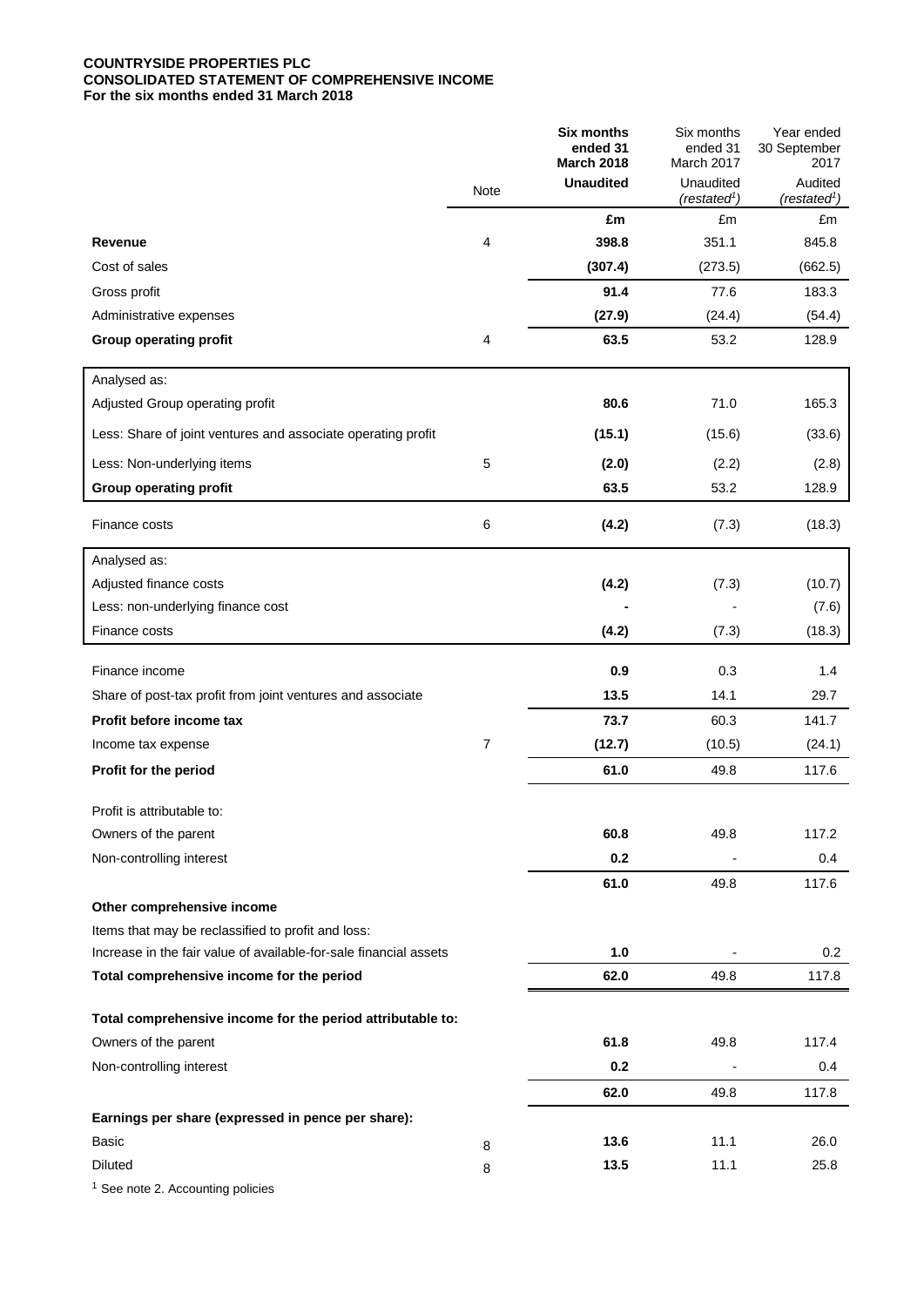### **COUNTRYSIDE PROPERTIES PLC CONSOLIDATED STATEMENT OF FINANCIAL POSITION As at 31 March 2018**

|                                                 |      | As at 31<br><b>March 2018</b> | As at 31<br>March 2017 | As at 30<br>September<br>2017 |
|-------------------------------------------------|------|-------------------------------|------------------------|-------------------------------|
|                                                 | Note | <b>Unaudited</b>              | Unaudited              | Audited                       |
|                                                 |      | £m                            | £m                     | £m                            |
| <b>Assets</b>                                   |      |                               |                        |                               |
| <b>Non-current assets</b>                       |      |                               |                        |                               |
| Intangible assets                               |      | 59.1                          | 59.2                   | 59.5                          |
| Property, plant and equipment                   |      | 2.9                           | 2.6                    | 2.6                           |
| Investment in joint ventures                    | 10   | 57.6                          | 48.6                   | 58.8                          |
| Investment in associate                         | 11   | 2.6                           | 5.2                    | 2.6                           |
| Available-for-sale financial assets             | 12   | 7.3                           | 8.4                    | 7.4                           |
| Deferred tax assets                             |      | 2.8                           | 2.2                    | 2.8                           |
| Trade and other receivables                     |      | 19.0                          | 18.0                   | 12.9                          |
|                                                 |      | 151.3                         | 144.2                  | 146.6                         |
| <b>Current assets</b>                           |      |                               |                        |                               |
| Inventories                                     | 13   | 741.8                         | 675.8                  | 667.1                         |
| Trade and other receivables                     |      | 159.8                         | 154.5                  | 138.8                         |
| Cash and cash equivalents                       | 14   | 15.8                          | 5.1                    | 77.4                          |
|                                                 |      | 917.4                         | 835.4                  | 883.3                         |
| <b>Total assets</b>                             |      | 1,068.7                       | 979.6                  | 1,029.9                       |
| <b>Liabilities</b>                              |      |                               |                        |                               |
| <b>Current liabilities</b>                      |      |                               |                        |                               |
| Overdrafts                                      | 14   |                               | (0.1)                  |                               |
| Trade and other payables                        |      | (232.8)                       | (218.6)                | (251.9)                       |
| Current income tax liabilities                  |      | (11.5)                        | (8.6)                  | (5.8)                         |
| Provisions                                      |      | (2.5)                         | (0.5)                  | (0.6)                         |
|                                                 |      | (246.8)                       | (227.8)                | (258.3)                       |
| <b>Non-current liabilities</b>                  |      |                               |                        |                               |
| Borrowings                                      | 14   | (2.1)                         | (37.7)                 |                               |
| Trade and other payables                        |      | (102.1)                       | (82.5)                 | (84.4)                        |
| Provisions                                      |      | (1.0)                         | (2.1)                  | (2.0)                         |
|                                                 |      | (105.2)                       | (122.3)                | (86.4)                        |
| <b>Total liabilities</b>                        |      | (352.0)                       | (350.1)                | (344.7)                       |
| <b>Net assets</b>                               |      | 716.7                         | 629.5                  | 685.2                         |
| <b>Equity</b>                                   |      |                               |                        |                               |
| Share capital                                   |      | 4.5                           | 4.5                    | 4.5                           |
| Reserves                                        |      | 711.1                         | 624.5                  | 679.8                         |
| Equity attributable to owners of the parent     |      | 715.6                         | 629.0                  | 684.3                         |
| Equity attributable to non-controlling interest |      | 1.1                           | 0.5                    | 0.9                           |
| <b>Total equity</b>                             |      | 716.7                         | 629.5                  | 685.2                         |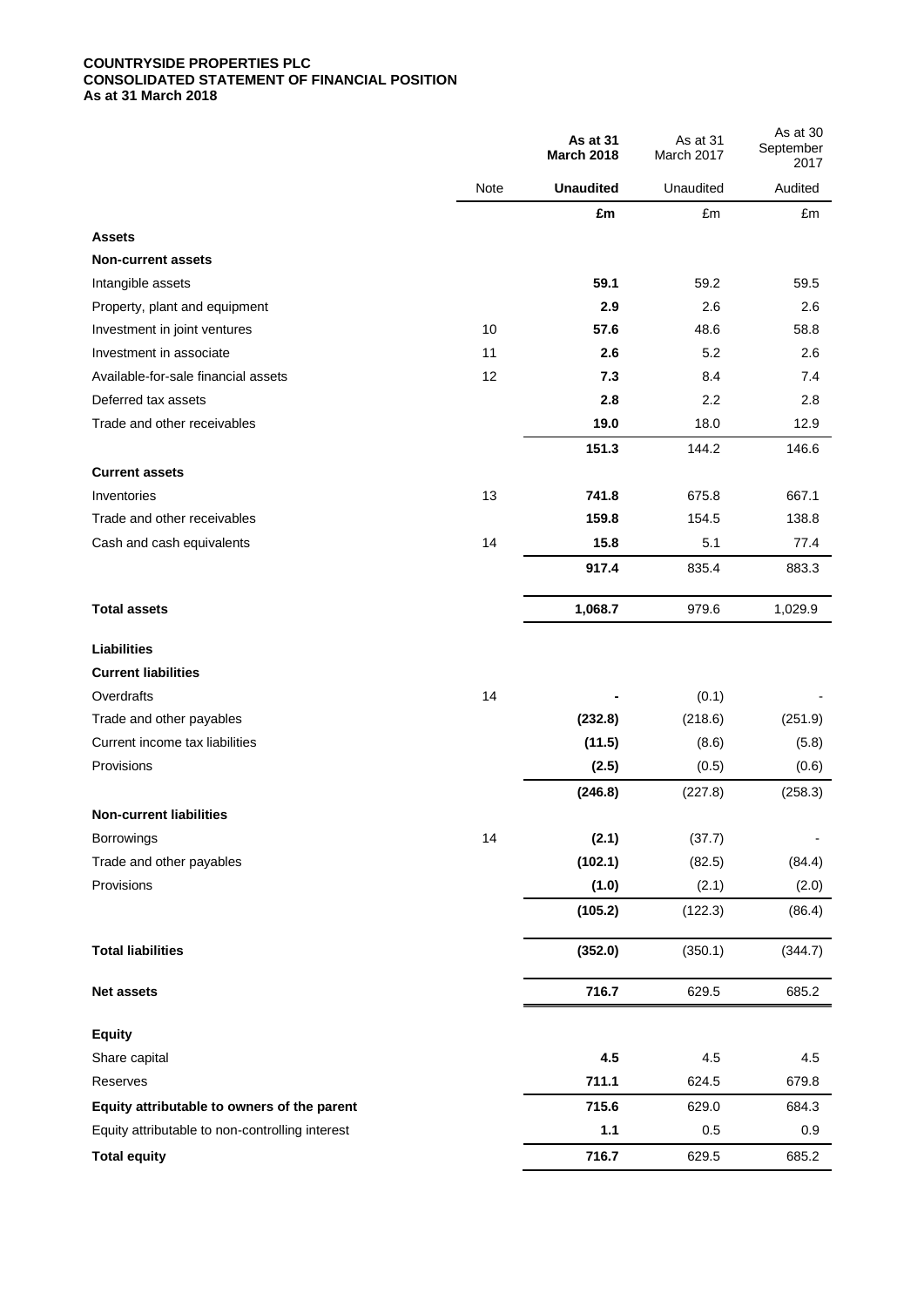### **COUNTRYSIDE PROPERTIES PLC CONSOLIDATED STATEMENT OF CHANGES IN EQUITY (UNAUDITED) For the six months ended 31 March 2018**

|                                                     | Share<br>capital         | Retained<br>earnings | Available-<br>for-sale<br>financial<br>assets | Equity<br>attributable<br>to owners<br>of the<br>parent | Non-<br>controlling<br>interest | Total<br>Equity |
|-----------------------------------------------------|--------------------------|----------------------|-----------------------------------------------|---------------------------------------------------------|---------------------------------|-----------------|
|                                                     | £m                       | £m                   | £m                                            | £m                                                      | £m                              | £m              |
| At 1 October 2017                                   | 4.5                      | 679.5                | 0.3                                           | 684.3                                                   | 0.9                             | 685.2           |
| <b>Comprehensive income</b>                         |                          |                      |                                               |                                                         |                                 |                 |
| Profit for the period                               | $\overline{\phantom{a}}$ | 60.8                 | $\overline{a}$                                | 60.8                                                    | 0.2                             | 61.0            |
| Other comprehensive income                          | $\overline{\phantom{a}}$ | ÷,                   | 1.0                                           | 1.0                                                     | $\overline{\phantom{a}}$        | 1.0             |
| Total comprehensive income                          | $\overline{\phantom{a}}$ | 60.8                 | 1.0                                           | 61.8                                                    | 0.2                             | 62.0            |
| <b>Transactions with owners</b>                     |                          |                      |                                               |                                                         |                                 |                 |
| Share based payment expense, net of<br>deferred tax |                          | 3.3                  |                                               | 3.3                                                     |                                 | 3.3             |
| Dividends paid                                      |                          | (22.3)               |                                               | (22.3)                                                  |                                 | (22.3)          |
| Purchase of own shares                              | $\overline{\phantom{a}}$ | (11.5)               | $\overline{\phantom{a}}$                      | (11.5)                                                  | $\overline{\phantom{a}}$        | (11.5)          |
| Total transactions with owners                      |                          | (30.5)               | $\overline{\phantom{a}}$                      | (30.5)                                                  | $\overline{\phantom{a}}$        | (30.5)          |
| At 31 March 2018                                    | 4.5                      | 709.8                | 1.3                                           | 715.6                                                   | 1.1                             | 716.7           |
|                                                     |                          |                      |                                               |                                                         |                                 |                 |
| At 1 October 2016                                   | 4.5                      | 587.8                | 0.1                                           | 592.4                                                   | 0.5                             | 592.9           |

| <b>Comprehensive income</b>                         |                          |        |                          |        |                          |        |
|-----------------------------------------------------|--------------------------|--------|--------------------------|--------|--------------------------|--------|
| Profit for the period                               | $\overline{\phantom{a}}$ | 49.8   | $\overline{\phantom{a}}$ | 49.8   | -                        | 49.8   |
| Total comprehensive income                          | $\overline{\phantom{a}}$ | 49.8   | $\blacksquare$           | 49.8   | $\overline{\phantom{a}}$ | 49.8   |
| <b>Transactions with owners</b>                     |                          |        |                          |        |                          |        |
| Share based payment expense, net of<br>deferred tax | $\blacksquare$           | 2.1    | $\overline{\phantom{a}}$ | 2.1    | $\blacksquare$           | 2.1    |
| Dividends paid                                      | $\overline{\phantom{a}}$ | (15.3) | $\overline{\phantom{a}}$ | (15.3) | $\overline{\phantom{a}}$ | (15.3) |
| Total transactions with owners                      | $\overline{\phantom{a}}$ | (13.2) | $\overline{\phantom{a}}$ | (13.2) | -                        | (13.2) |
| At 31 March 2017                                    | 4.5                      | 624.4  | 0.1                      | 629.0  | 0.5                      | 629.5  |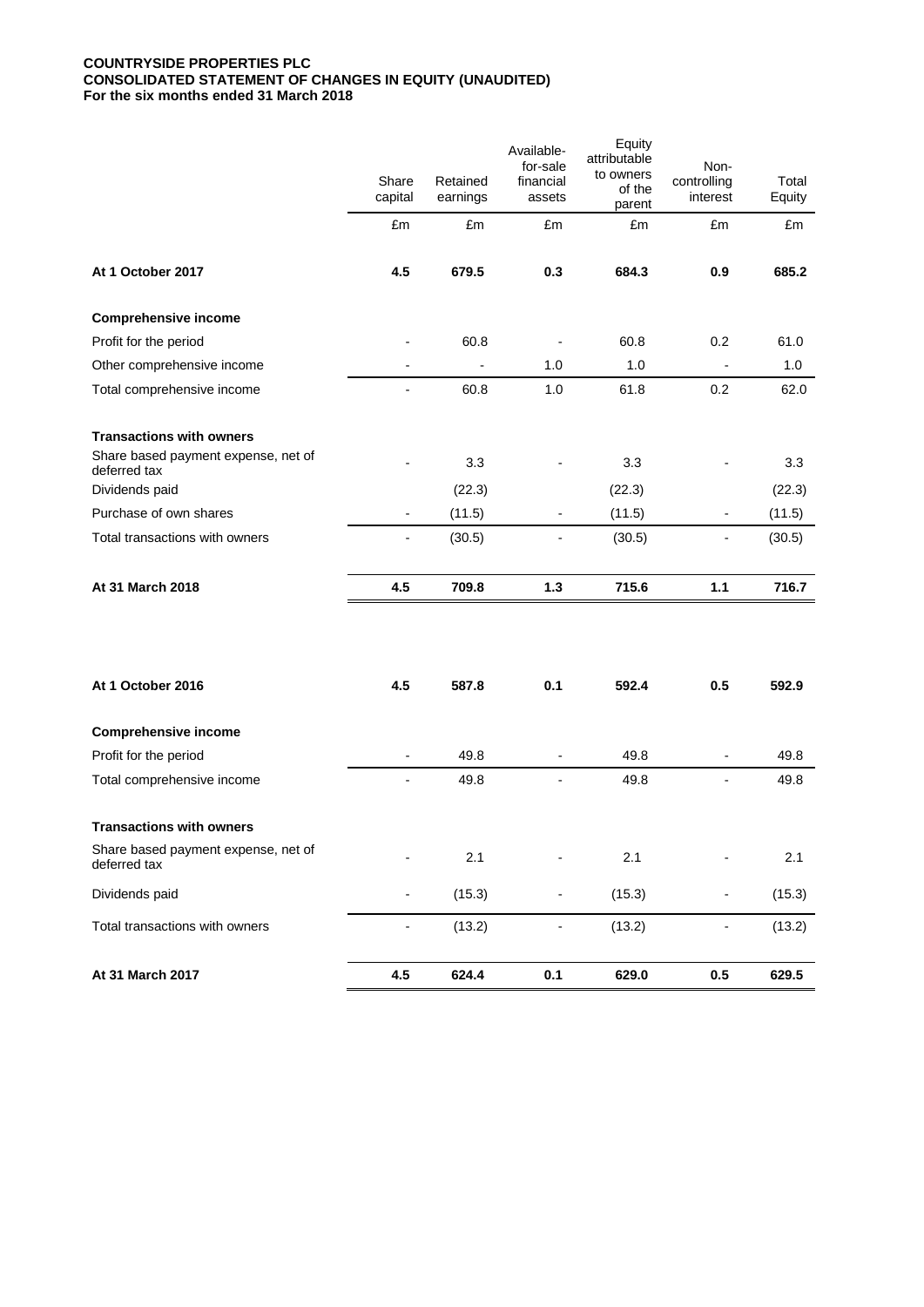### **COUNTRYSIDE PROPERTIES PLC CONSOLIDATED STATEMENT OF CHANGES IN EQUITY (AUDITED) For the six months ended 31 March 2018**

| At 30 September 2017                     | 4.5                      | 679.5                | 0.3                                           | 684.3                                                   | 0.9                             | 685.2           |
|------------------------------------------|--------------------------|----------------------|-----------------------------------------------|---------------------------------------------------------|---------------------------------|-----------------|
| Total transactions with owners           |                          | (25.5)               | $\overline{a}$                                | (25.5)                                                  | $\overline{\phantom{a}}$        | (25.5)          |
| Dividends paid                           | -                        | (30.6)               |                                               | (30.6)                                                  |                                 | (30.6)          |
| Share based payment, net of deferred tax |                          | 5.1                  | $\overline{\phantom{a}}$                      | 5.1                                                     |                                 | 5.1             |
| <b>Transactions with owners</b>          |                          |                      |                                               |                                                         |                                 |                 |
| Total comprehensive income               | $\overline{\phantom{0}}$ | 117.2                | 0.2                                           | 117.4                                                   | 0.4                             | 117.8           |
| Other comprehensive income               |                          |                      | 0.2                                           | 0.2                                                     |                                 | 0.2             |
| Profit for the period                    | -                        | 117.2                | $\overline{a}$                                | 117.2                                                   | 0.4                             | 117.6           |
| <b>Comprehensive income</b>              |                          |                      |                                               |                                                         |                                 |                 |
| At 1 October 2016                        | 4.5                      | 587.8                | 0.1                                           | 592.4                                                   | 0.5                             | 592.9           |
|                                          | £m                       | £m                   | £m                                            | £m                                                      | £m                              | £m              |
|                                          | Share<br>capital         | Retained<br>earnings | Available-<br>for-sale<br>financial<br>assets | Equity<br>attributable<br>to owners<br>of the<br>parent | Non-<br>controlling<br>interest | Total<br>Equity |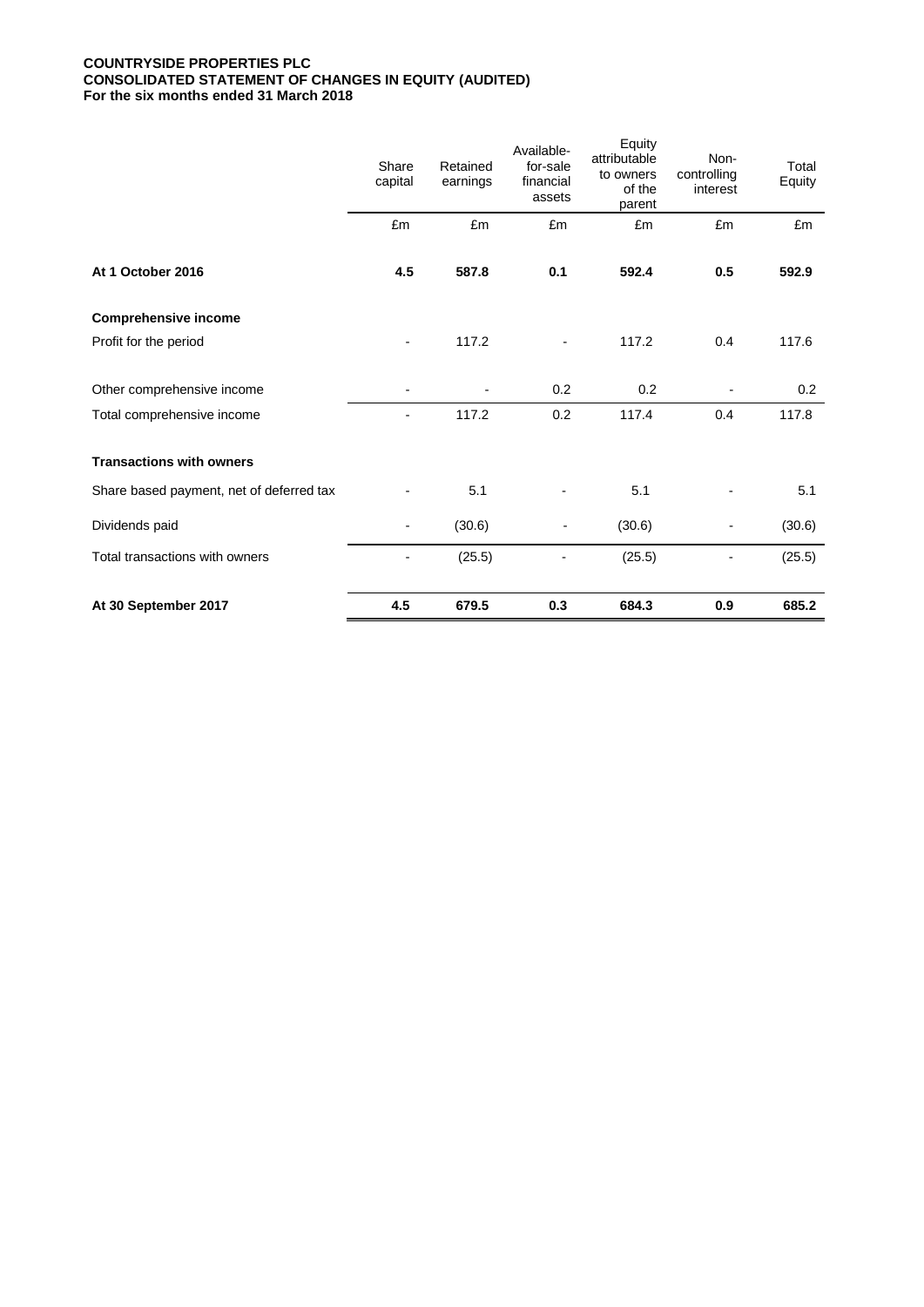### **COUNTRYSIDE PROPERTIES PLC CONSOLIDATED CASHFLOW STATEMENT For the six months ended 31 March 2018**

|                                                                    |      | <b>Six months</b><br>ended 31<br><b>March 2018</b> | Six months<br>ended 31<br>March 2017 | Year ended 30<br>September<br>2017 |
|--------------------------------------------------------------------|------|----------------------------------------------------|--------------------------------------|------------------------------------|
|                                                                    | Note | <b>Unaudited</b>                                   | Unaudited                            | Audited                            |
|                                                                    |      | £m                                                 | £m                                   | £m                                 |
| Cash used in operations                                            | 15   | (22.6)                                             | (40.2)                               | 78.2                               |
| Interest paid                                                      |      | (0.9)                                              | (1.6)                                | (2.8)                              |
| Tax paid                                                           |      | (6.5)                                              | (6.6)                                | (23.2)                             |
| Net cash (outflow)/inflow from operating activities                |      | (30.0)                                             | (48.4)                               | 52.2                               |
| Cash flows from investing activities                               |      |                                                    |                                      |                                    |
| Purchase of intangible assets                                      |      | (0.6)                                              | (1.1)                                | (2.3)                              |
| Purchase of property, plant and equipment                          |      | (0.8)                                              | (0.5)                                | (0.8)                              |
| Proceeds from disposal of available-for-sale financial assets      |      | 1.5                                                | 0.9                                  | 2.5                                |
| (Increase)/decrease in advances to associate and joint<br>ventures |      | (15.1)                                             | (3.8)                                | 16.2                               |
| Dividends received from associate and joint ventures               |      | 14.7                                               | 21.2                                 | 28.8                               |
| Net cash (outflow)/inflow from investing activities                |      | (0.3)                                              | 16.7                                 | 44.4                               |
| Cash flows from financing activities                               |      |                                                    |                                      |                                    |
| Dividends paid                                                     |      | (22.3)                                             | (15.3)                               | (30.6)                             |
| Purchase of own shares                                             |      | (11.5)                                             |                                      |                                    |
| Borrowing facility arrangement fee                                 |      |                                                    |                                      | (0.6)                              |
| Proceeds from borrowings                                           |      | 2.5                                                | 40.0                                 |                                    |
| Net cash (outflow)/inflow from financing activities                |      | (31.3)                                             | 24.7                                 | (31.2)                             |
| Net (decrease)/increase in cash and cash equivalents               |      | (61.6)                                             | (7.0)                                | 65.4                               |
| Cash and cash equivalents at beginning of the period               |      | 77.4                                               | 12.0                                 | 12.0                               |
| Cash and cash equivalents at the end of the period                 | 14   | 15.8                                               | 5.0                                  | 77.4                               |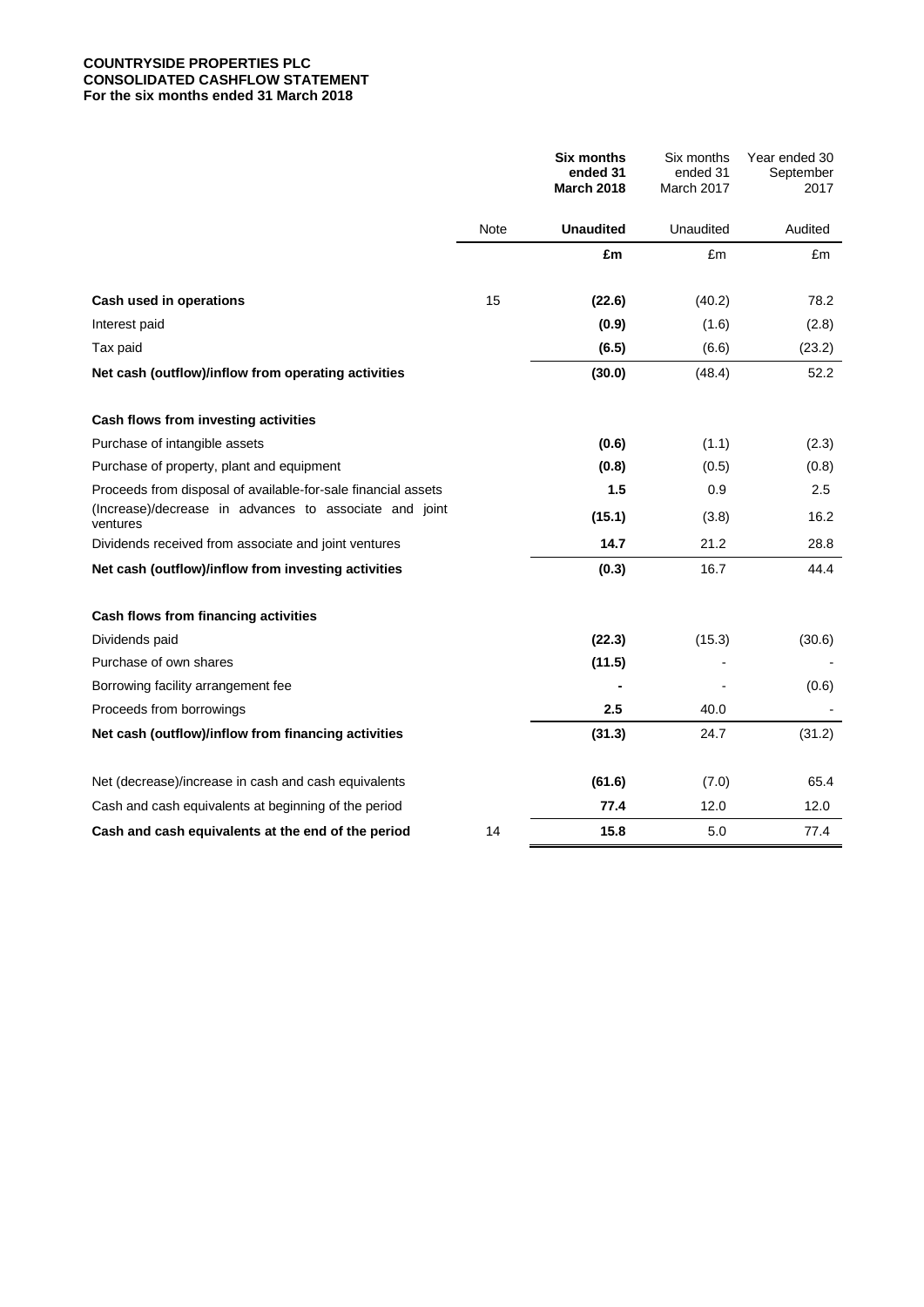### **1. BASIS OF PREPARATION**

Countryside Properties PLC (the "Company") is a public company incorporated and domiciled in the United Kingdom, whose shares are publicly traded on the London Stock Exchange.

The financial information in these condensed consolidated interim financial statements (the "Financial Information") for the six months to 31 March 2018 is that of the Company and all of its subsidiaries (together the "Group"). It has been prepared in accordance with the Disclosure and Transparency Rules of the Financial Conduct Authority and International Accounting Standard 34, *Interim Financial Reporting*, as endorsed by the European Union.

The financial information for the six months ended 31 March 2018 and 31 March 2017 is unaudited, but has been subject to a review in accordance with the International Standard on Review Engagements 2410, *Review of Interim Financial Information performed by the Independent Auditor of the Entity,* issued by the Auditing Practices Board.

The Financial Information should be read in conjunction with the annual consolidated financial statements of the Group for the year ended 30 September 2017 (the "Group Financial Statements"), which have been prepared in accordance with International Financial Reporting Standards ("IFRS") as adopted by the European Union and filed at Companies House. The Financial Information does not constitute full statutory accounts within the meaning of Section 434 of the Companies Act 2006. The Group Financial Statements have been reported on by the Company's auditors and are available on the Company's website www.countryside-properties.com/investors. The report of the auditors was unqualified, did not include a reference to any matters to which the auditors drew attention by way of emphasis without qualifying their report and did not contain a statement under section 498 (2) or (3) of the Companies Act 2006. Except as described in note 2, the accounting policies applied are consistent with those of the Group Financial Statements.

#### **Going concern**

The Group has the benefit of a committed credit facility, which provides the Group with sufficient available funds to finance its operations. The Directors review forecasts of the Group's liquidity requirements based on a range of scenarios to ensure it has sufficient cash to meet operational needs while maintaining sufficient headroom on its committed borrowing facilities at all times so that the Group does not breach borrowing limits or covenants within its borrowing facilities.

The Directors have reviewed the cash flow forecasts of the Group and consider that the Group has adequate resources to continue in operational existence for at least 12 months from the date of this Financial Information. The Directors therefore consider it is appropriate to adopt the going concern basis of accounting in preparing the Financial Information.

#### **Critical accounting judgements and estimates**

The preparation of this Financial Information required the Directors to make estimates and assumptions that affect the reported amounts of assets and liabilities. The estimates and assumptions are based on historical experience and other factors that are considered to be relevant and are reviewed on an ongoing basis. Actual results may differ from these estimates. In preparing this Financial Information, the significant judgements made by management in applying the Group's accounting policies and the key sources of estimation uncertainty were principally the same as those disclosed in the Group's Financial Statements.

The condensed consolidated interim financial information was authorised for issue by the Directors on 16 May 2018.

### **2. ACCOUNTING POLICIES**

The policies applied in the Financial Information are consistent with those applied in the Group's Financial Statements other than as set out below.

#### **Income taxes**

Taxes on income in the interim periods are accrued using the tax rate that would be applicable to expected annual earnings.

#### **Earnings per share**

The Group presents basic and diluted earnings per share ("EPS") data for its ordinary shares. Basic EPS is calculated by dividing the profit attributable to ordinary shareholders by the weighted average number of ordinary shares outstanding during the period, adjusted for the weighted average number of shares purchased for the Employee Benefit Trust ("EBT"). For diluted EPS, the weighted average number of ordinary shares is adjusted for weighted average EBT and to assume conversion of all dilutive potential ordinary shares.

#### **Non-underlying items**

Certain items which do not relate to the Group's underlying performance are presented separately in the consolidated statement of comprehensive income as non-underlying items where, in the judgement of the Directors, they need to be disclosed separately by virtue of their nature, size or incidence in order to obtain a clear and consistent presentation of the Group's underlying business performance. As these non-underlying items can vary significantly from year to year they create volatility in reported earnings.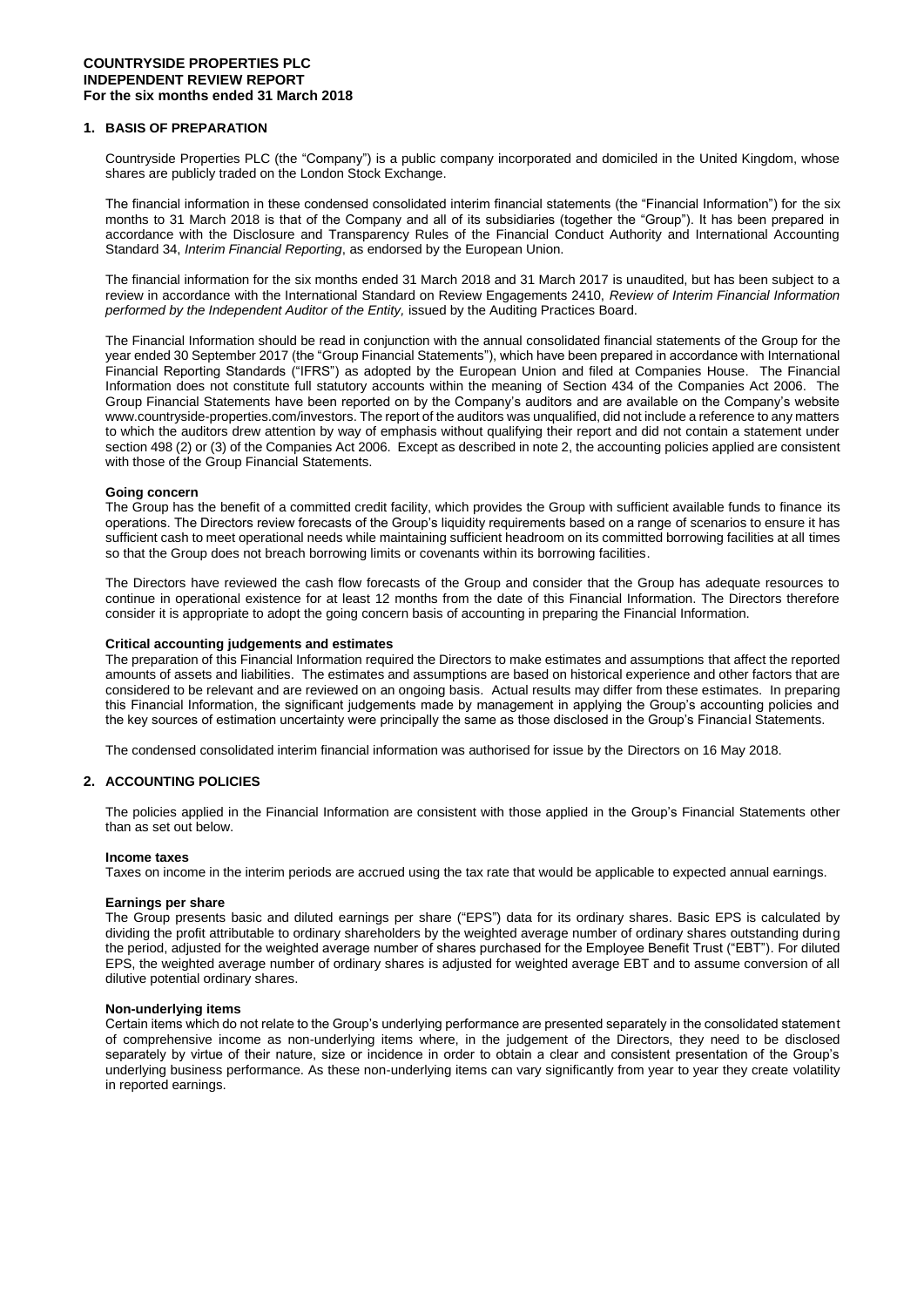### **3. ACCOUNTING POLICIES (continued)**

In addition, the Directors believe that in discussing the performance of the Group, the results of joint ventures and associate should be proportionally consolidated, including the Group's share of revenue, operating profit and TNOAV given their importance to the Group's operations. As such, the Directors believe that the "adjusted revenue", "adjusted Group operating profit" and "adjusted basic and diluted earnings per share" measures presented provide a clear and consistent presentation of the underlying performance of the Group's ongoing business for shareholders. Adjusted Group operating profit is not defined by IFRS and therefore may not be directly comparable with the "adjusted" or "underlying" profit measures of other companies.

Examples of material and non-recurring items which may give rise to disclosure as non-underlying items are:

- costs incurred directly in relation to business combinations or capital market transactions including advisory costs, one-off integration costs, the amortisation of acquisition-related intangible assets and employment-related deferred consideration payments;
- adjustments to the statement of financial position that do not relate to trading activity such as the recognition and reversal of non-trade impairments;
- the impact of material and non-recurring changes to discount rates;
- accelerated write off of unamortised issue costs on the re-financing of borrowings; and
- the costs of Group restructuring exercises.

#### **Restatement of comparative**

For the six month period to 31 March 2017, and year to 30 September 2017, amortisation of acquisition-related intangibles of £0.6m and £1.2m have been re-presented as non-underlying items. This is in line with an amendment to the Group's nonunderlying items accounting policy as set out directly above.

#### **Purchase of own shares**

The Company acquired 3,219,634 of its own shares through purchases on the London Stock Exchange in December 2017 to meet the Group's expected obligations under share based incentive arrangements. Own shares are held by an Employee Benefit Trust ("EBT") that was established by the Company. The EBT has waived its right to vote and to dividends on the shares it holds which are unallocated. The total amount paid to acquire the shares was £11.5m.

#### **New standards, amendments and interpretations**

New standards, amendments and interpretations that have been published and are mandatory for the Group's accounting periods beginning on or after 1 October 2016 are disclosed in the Group's Financial Statements. None of those standards have a material impact on the results of the Group for the year ending 30 September 2018. No new standards, amendments or interpretations are applicable for the financial year ending 30 September 2018.

#### **IFRS 15 'Revenue from Contracts with Customers'** (effective 1 October 2018)

IFRS 15 'Revenue from contracts with customers' is effective for the Group for the year ending 30 September 2019 and deals with revenue recognition establishing principles for reporting useful information to users of financial statements about the nature, amount, timing and uncertainty of revenue and cash flows arising from an entity's contract with customers. Revenue is recognised when a customer obtains control of a good or service and thus has the ability to direct the use and obtain the benefits from a good or service. The standard replaces IAS 18 'Revenue' and IAS 11 'Construction Contracts' and related interpretations.

During the second half of the year ended September 2017, the Group undertook a detailed exercise to determine whether IFRS 15 will have material impact on the Group's results. This exercise is substantially complete and we have not yet identified any areas of our business where we will see material changes to the way in which we currently recognise revenue.

On the 22 November 2017, the International Financial Reporting Interpretations Committee considered the appropriate treatment of the recognition of revenue on land sales to Registered Providers of social housing where a separate construction activity is also performed by the Registered Provider. The Committee's conclusions have clarified that no changes to Group's current revenue recognition policy are required.

**IFRS 16 'Leases'** (effective 1 October 2019) replaces IAS 17 'Leases'. The core principal of the standard is to provide a single lessee accounting model, requiring lessees to recognise a right-of-use asset and lease liability for all leases unless the term is less than 12 months or the underlying asset has a low value. IFRS 16's approach to lessor accounting is mostly unchanged from IAS 17.

The transition to IFRS 16 will not have a material impact on net assets, but will require the recognition of material lease assets and liabilities as all operating leases will need to be recognised on the balance sheet. Furthermore, rental expense in the income statement will be replaced with depreciation and interest expense. The Group's implementation project commenced in 2018 in order to define accounting policies in compliance with the standard; identify all leases within the Group; capture the necessary data for each lease, including discount rates; determine a transition approach; understand and implement necessary system and operational changes; and to update the Group's leasing governance framework. The project is being led by Group Finance with support from external advisers where appropriate to ensure that policy decisions and approaches are appropriate and in line with industry practice.

The Group is currently in the process of developing updated accounting policies (including the application of practical expedients) and is assessing the information requirements for each lease. The Group intends to disclose the impact on its consolidated financial results in the 2018 annual report.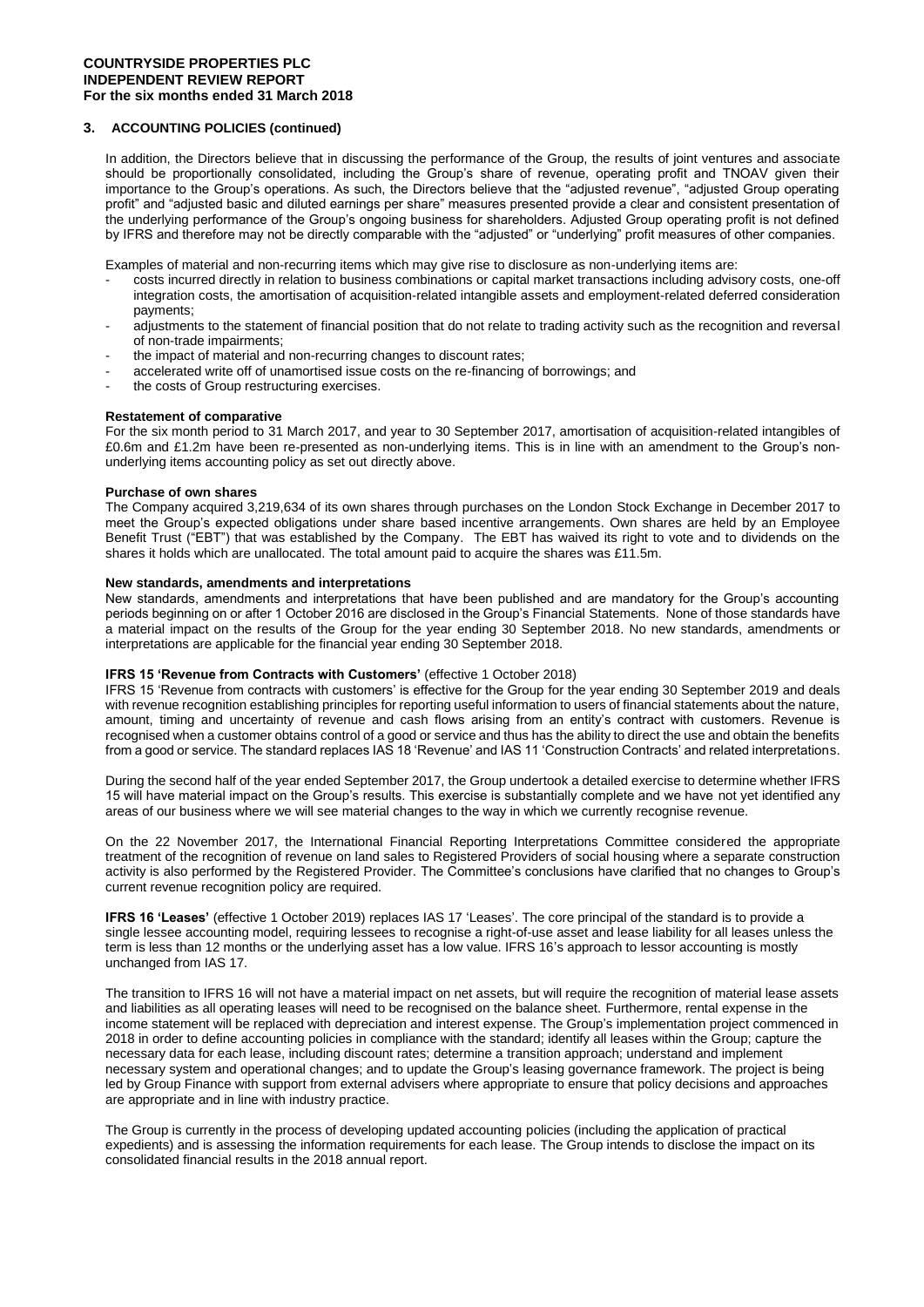**IFRS 9 'Financial instruments'** replaces IAS 39 'Financial instruments, Recognition and Measurement' and is effective from 1 January 2018. IFRS 9 will impact classification, measurement, impairment and de-recognition of financial instruments. We do not expect the standard to have a material impact on our reported consolidated results.

### **3. SEASONALITY**

In common with the rest of the UK housebuilding industry, activity occurs throughout the year, with peaks in sales completions in spring and autumn. This creates a degree of seasonality in the Group's trading results and working capital.

### **4. SEGMENTAL REPORTING**

Segmental reporting is presented in respect of the Group's business segments reflecting the Group's management and internal reporting structure and is on the basis on which strategic operating decisions are made by the Group's Chief Operating Decision Maker ("CODM"), which has been determined to be the Group Executive Committee. The Group's two business segments are Housebuilding and Partnerships. There have not been any changes to the Group's segments in the six months to 31 March 2018.

The Group operates entirely within the United Kingdom.

#### **(a) Segmental income statement**

| £m<br>£m<br>£m<br>Six months ended 31 March 2018<br>Adjusted revenue including share of associate and<br>246.6<br>221.4<br>468.0<br>joint ventures' revenue<br>Share of associate and joint ventures' revenue<br>(63.2)<br>(69.2)<br>(6.0)<br>240.6<br>158.2<br>398.8<br>Revenue | <b>Partnerships</b> | Housebuilding | Group items | Total  |
|----------------------------------------------------------------------------------------------------------------------------------------------------------------------------------------------------------------------------------------------------------------------------------|---------------------|---------------|-------------|--------|
|                                                                                                                                                                                                                                                                                  |                     |               |             | £m     |
|                                                                                                                                                                                                                                                                                  |                     |               |             |        |
|                                                                                                                                                                                                                                                                                  |                     |               |             |        |
|                                                                                                                                                                                                                                                                                  |                     |               |             |        |
|                                                                                                                                                                                                                                                                                  |                     |               |             |        |
|                                                                                                                                                                                                                                                                                  |                     |               |             |        |
| Segment Result:                                                                                                                                                                                                                                                                  |                     |               |             |        |
| Adjusted operating profit including share of operating<br>46.8<br>80.6<br>37.3<br>(3.5)<br>profit from associate and joint ventures                                                                                                                                              |                     |               |             |        |
| Less: share of operating profit from associate and joint<br>(2.1)<br>(13.0)<br>ventures                                                                                                                                                                                          |                     |               |             | (15.1) |
| Less: non-underlying items<br>(2.0)<br>(2.0)                                                                                                                                                                                                                                     |                     |               |             |        |
| 63.5<br>44.7<br>24.3<br>(5.5)<br>Operating profit/(loss)                                                                                                                                                                                                                         |                     |               |             |        |

#### **Six months ended 31 March 2017** *(restated<sup>1</sup> )*

|                                                                                                    | <b>Partnerships</b> | Housebuilding | <b>Group items</b> | <b>Total</b> |
|----------------------------------------------------------------------------------------------------|---------------------|---------------|--------------------|--------------|
|                                                                                                    | £m                  | £m            | £m                 | £m           |
| Adjusted revenue including share of associate and<br>joint ventures' revenue                       | 223.3               | 212.1         |                    | 435.4        |
| Share of associate and joint ventures' revenue                                                     | (39.9)              | (44.4)        |                    | (84.3)       |
| Revenue                                                                                            | 183.4               | 167.7         |                    | 351.1        |
| Adjusted operating profit including share of operating<br>profit from associate and joint ventures | 38.5                | 34.5          | (2.0)              | 71.0         |
| Less: share of operating profit from associate and joint<br>ventures                               | (7.5)               | (8.1)         |                    | (15.6)       |
| Less: non-underlying items                                                                         |                     |               | (2.2)              | (2.2)        |
| Operating profit/(loss)                                                                            | 31.0                | 26.4          | (4.2)              | 53.2         |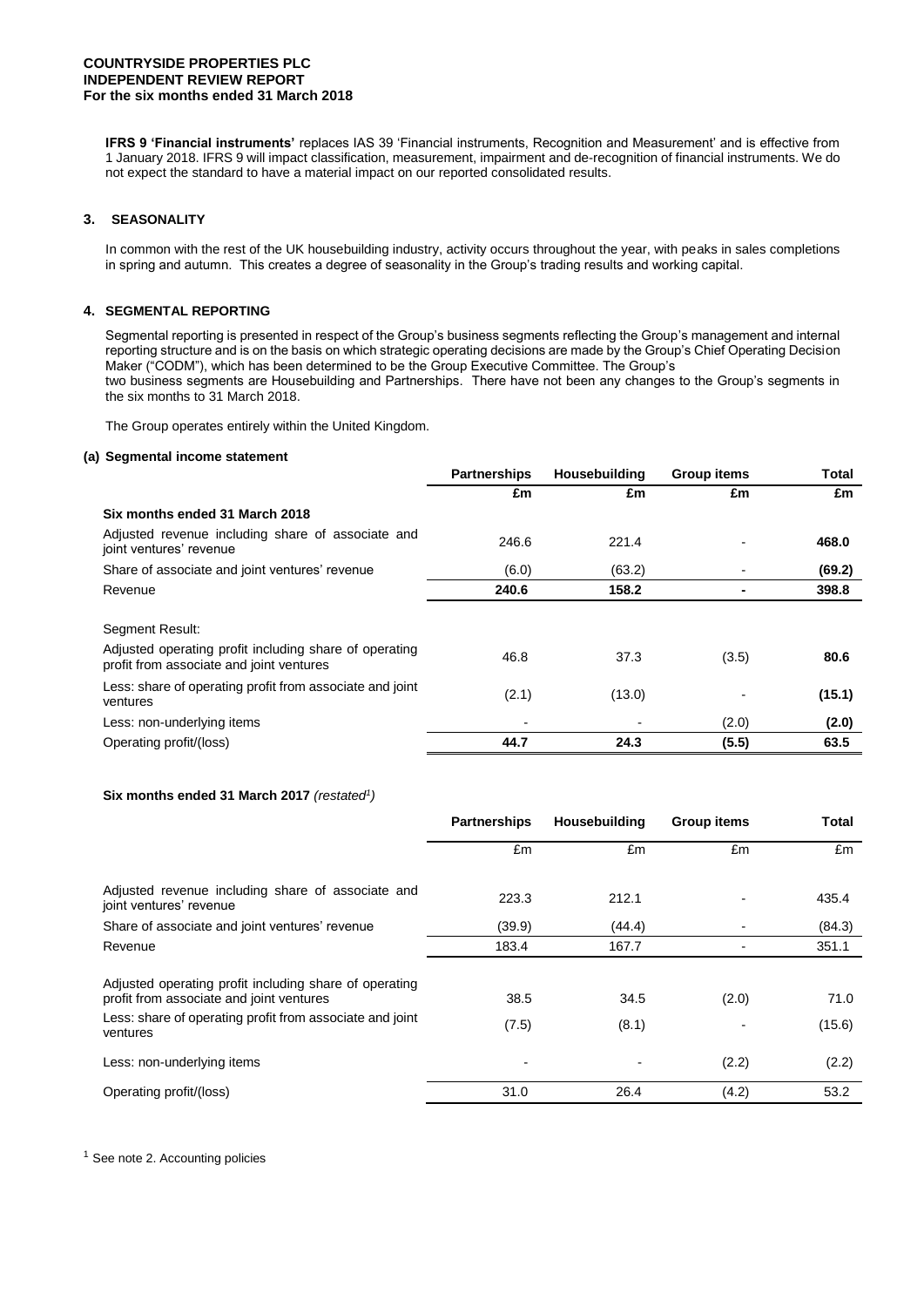## **4. SEGMENTAL REPORTING (continued)**

|                                                                                                    | <b>Partnerships</b> | Housebuilding | <b>Group items</b> | Total   |
|----------------------------------------------------------------------------------------------------|---------------------|---------------|--------------------|---------|
|                                                                                                    | £m                  | £m            | £m                 | £m      |
| Year ended 30 September 2017 (restated <sup>1</sup> )                                              |                     |               |                    |         |
| Adjusted revenue including share of associate and<br>joint ventures' revenue                       | 476.7               | 552.1         |                    | 1,028.8 |
| Share of associate and joint ventures' revenue                                                     | (57.9)              | (125.1)       |                    | (183.0) |
| Revenue                                                                                            | 418.8               | 427.0         |                    | 845.8   |
|                                                                                                    |                     |               |                    |         |
| Segment Result:                                                                                    |                     |               |                    |         |
| Adjusted operating profit including share of operating<br>profit from associate and joint ventures | 79.4                | 91.5          | (5.6)              | 165.3   |
| Less: share of operating profit from associate and joint<br>ventures                               | (10.7)              | (22.9)        |                    | (33.6)  |
| Less: non-underlying items                                                                         |                     |               | (2.8)              | (2.8)   |
| Operating profit/(loss)                                                                            | 68.7                | 68.6          | (8.4)              | 128.9   |

## **(b) Segmental capital employed**

| $\mu$ ocymchiai capital chiployed |                     |               |                    |       |
|-----------------------------------|---------------------|---------------|--------------------|-------|
|                                   | <b>Partnerships</b> | Housebuilding | <b>Group items</b> | Total |
|                                   | £m                  | £m            | £m                 | £m    |
| As at 31 March 2018               |                     |               |                    |       |
| Net Assets                        | 122.9               | 522.3         | 71.5               | 716.7 |
| <b>TNOAV</b>                      | 122.9               | 522.3         | $\blacksquare$     | 645.2 |
| As at 31 March 2017               |                     |               |                    |       |
| <b>Net Assets</b>                 | 98.0                | 510.1         | 21.4               | 629.5 |
| <b>TNOAV</b>                      | 98.0                | 510.1         | $\blacksquare$     | 608.1 |
| As at 30 September 2017           |                     |               |                    |       |
| <b>Net Assets</b>                 | 101.7               | 447.9         | 135.6              | 685.2 |
| <b>TNOAV</b>                      | 101.7               | 447.9         | $\blacksquare$     | 549.6 |
|                                   |                     |               |                    |       |

### **(c) Segmental other items**

|                                                               | <b>Partnerships</b> | Housebuilding | Group items              | Total |
|---------------------------------------------------------------|---------------------|---------------|--------------------------|-------|
|                                                               | £m                  | £m            | £m                       | £m    |
| Six months ended 31 March 2018                                |                     |               |                          |       |
| Investment in associate                                       |                     | 2.6           | $\overline{\phantom{0}}$ | 2.6   |
| Investment in joint ventures                                  | 3.0                 | 54.6          | $\overline{\phantom{0}}$ | 57.6  |
| Share of post-tax profit from associate and joint<br>ventures | 2.0                 | 11.5          |                          | 13.5  |
| Capital expenditure -<br>property,<br>plant and<br>equipment  | 0.4                 | 0.4           |                          | 0.8   |
| Capital expenditure - software                                |                     |               | 0.6                      | 0.6   |
| Depreciation and amortisation                                 | 0.2                 | 0.2           | 1.0                      | 1.4   |
| Share-based payments                                          |                     |               | 3.1                      | 3.1   |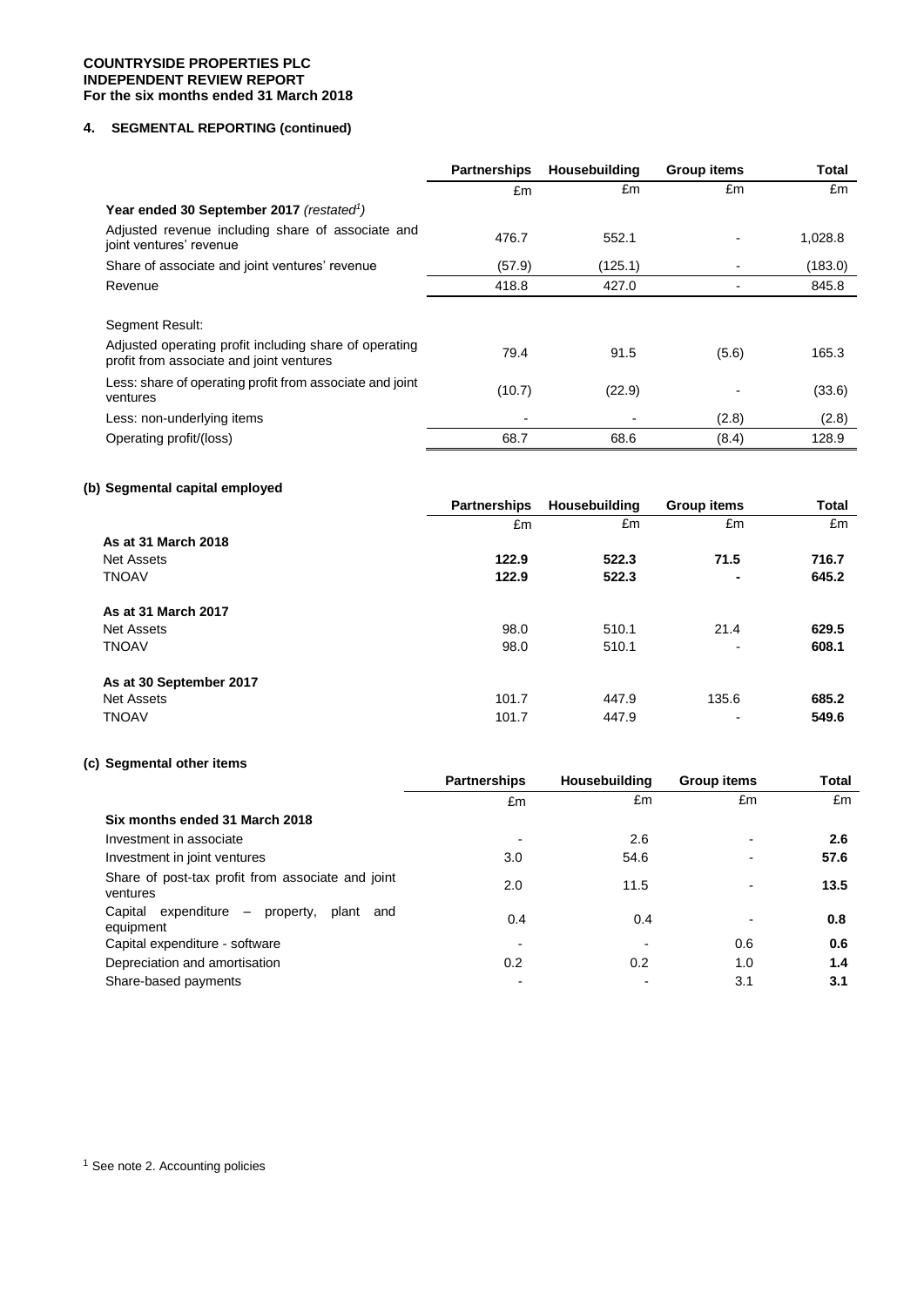### **4. SEGMENTAL REPORTING (continued)**

|                                                                      | <b>Partnerships</b> | Housebuilding | <b>Group items</b> | Total |
|----------------------------------------------------------------------|---------------------|---------------|--------------------|-------|
|                                                                      | £m                  | £m            | £m                 | £m    |
| Six months ended 31 March 2017                                       |                     |               |                    |       |
| Investment in associate                                              |                     | 5.2           |                    | 5.2   |
| Investment in joint ventures                                         | 0.8                 | 47.8          |                    | 48.6  |
| Share of post-tax profit from associate and joint<br>ventures        | 7.5                 | 6.6           |                    | 14.1  |
| Capital expenditure<br>property.<br>plant and<br>$\sim$<br>equipment | 0.2                 | 0.3           |                    | 0.5   |
| Capital expenditure – software                                       |                     |               | 1.1                | 1.1   |
| Depreciation and amortisation                                        | 0.2                 | 0.2           | 0.8                | 1.2   |
| Share-based payments                                                 |                     |               | 1.8                | 1.8   |

|                                                               | <b>Partnerships</b> | Housebuilding | <b>Group items</b> | <b>Total</b> |
|---------------------------------------------------------------|---------------------|---------------|--------------------|--------------|
|                                                               | £m                  | £m            | £m                 | £m           |
| Year ended 30 September 2017                                  |                     |               |                    |              |
| Investment in associate                                       |                     | 2.6           |                    | 2.6          |
| Investment in joint ventures                                  | 3.9                 | 54.9          |                    | 58.8         |
| Share of post-tax profit from associate and joint<br>ventures | 10.7                | 19.0          | $\blacksquare$     | 29.7         |
| Capital expenditure - property,<br>plant<br>and<br>equipment  | 0.4                 | 0.4           |                    | 0.8          |
| Capital expenditure - software                                |                     |               | 2.3                | 2.3          |
| Depreciation and amortisation                                 | 0.4                 | 0.5           | 1.7                | 2.6          |
| Share-based payments                                          |                     |               | 5.1                | 5.1          |

### **5. NON-UNDERLYING ITEMS**

Certain items which do not relate to the Group's underlying performance are presented separately in the Income Statement as non-underlying items where, in the judgement of the Directors, they need to be disclosed separately by virtue of their size, nature or incidence in order to obtain a clear and consistent presentation of the Group's underlying business performance. Group operating profit includes the following non-underlying items:

|                                                                             | Six months<br>ended 31<br><b>March 2018</b> | Six months<br>ended 31<br>March 2017<br>(restated) | Year ended 30<br>September<br>2017<br>(restated <sup>1</sup> ) |
|-----------------------------------------------------------------------------|---------------------------------------------|----------------------------------------------------|----------------------------------------------------------------|
|                                                                             | £m                                          | £m                                                 | £m                                                             |
| Transaction advisory costs in relation to acquisition of Westleigh          | (1.4)                                       |                                                    |                                                                |
| Amortisation of brand                                                       | (0.6)                                       | (0.6)                                              | (1.2)                                                          |
| Restructuring expense                                                       |                                             | (1.6)                                              | (1.6)                                                          |
| Total non-underlying items included within administrative expenses          | (2.0)                                       | (2.2)                                              | (2.8)                                                          |
| Impact of change in discount rate for deferred land and overage<br>payments |                                             |                                                    | (7.6)                                                          |
| Total non-underlying items                                                  | (2.0)                                       | (2.2)                                              | (10.4)                                                         |

### **Acquisition of Westleigh Group**

During the period £1.4m of advisory costs were incurred in relation to the acquisition of the Westleigh Group which completed after the period end.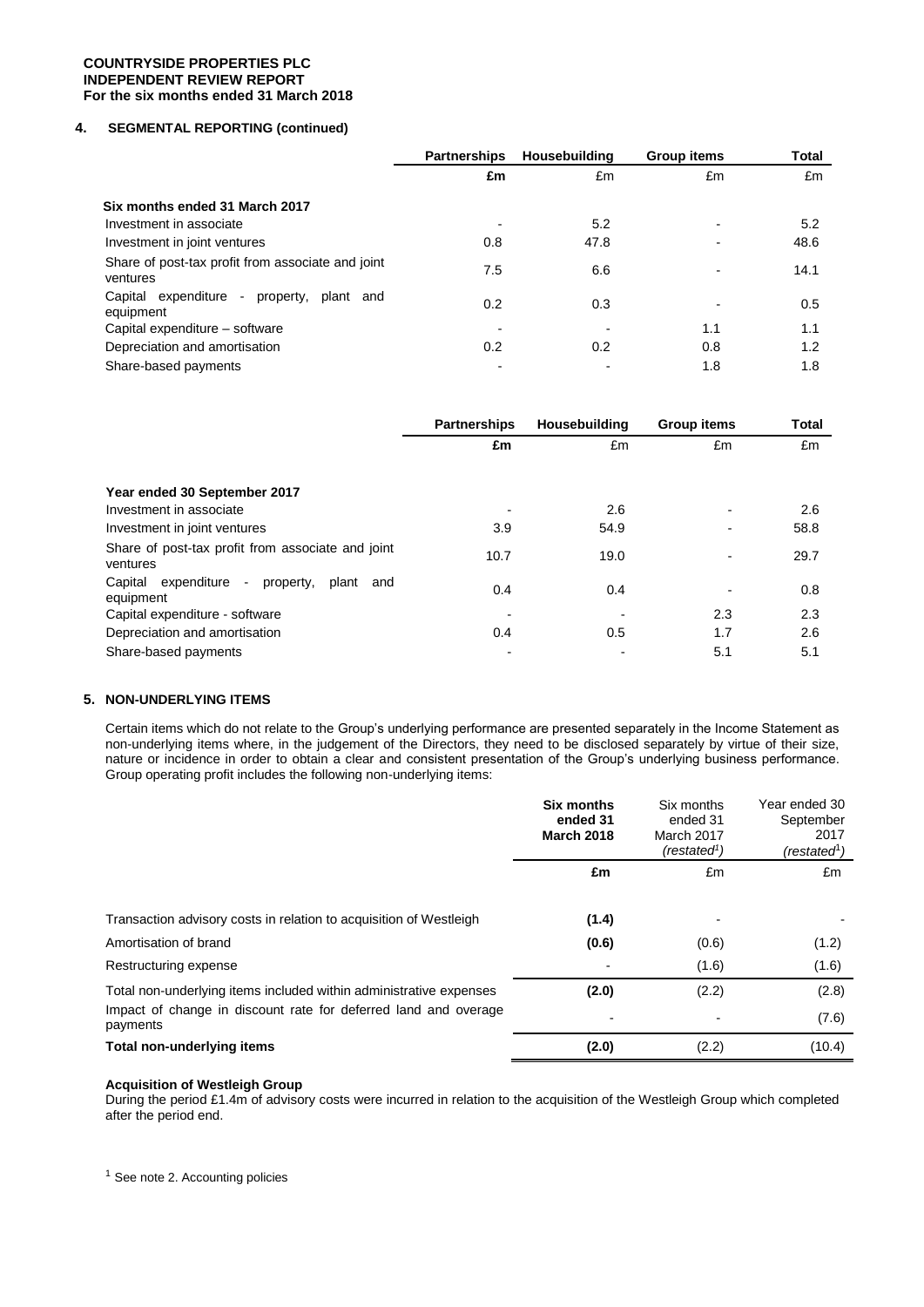### **5. NON-UNDERLYING ITEMS (continued)**

#### **Amortisation of brand**

Relates to the amortisation of acquisition-related intangible assets.

#### **Restructuring expense**

During the prior period, certain Group operations were restructured, principally the out-sourcing of architecture and design services. As a result of this, a number of people left the Group at a cost of £1.6m.

#### **Impact of change in discount rates**

From 1 April 2017, the discount rate applied to deferred land and overage payments was reduced from 6.0 per cent to 3.4 per cent to reflect the Group's cost of debt. This resulted in a material, non-recurring finance cost in the year ended 30 September 2017 of £7.6m (HY18: £nil, HY17: £nil) being recognised as an expense within non-underlying finance costs.

A total tax credit of £0.4m (HY17: £0.4m FY17: £2.2m) in relation to all of the above non-recurring items was included within taxation in the Income Statement.

### **Reconciliation of adjusted Group operating profit to Group operating profit**

|                                                               | <b>Six</b><br>months<br>ended 31<br>March<br>2018 | <b>Six</b><br>months<br>ended 31<br>March<br>2017<br>(restated <sup>1</sup> ) | Year<br>ended 30<br>September<br>2017<br>(restated <sup>1</sup> ) |
|---------------------------------------------------------------|---------------------------------------------------|-------------------------------------------------------------------------------|-------------------------------------------------------------------|
|                                                               | £m                                                | £m                                                                            | £m                                                                |
| Adjusted Group operating profit                               | 80.6                                              | 71.0                                                                          | 165.3                                                             |
| Less: Share of associate and joint ventures' operating profit | (15.1)                                            | (15.6)                                                                        | (33.6)                                                            |
| Less: Non-underlying items                                    | (2.0)                                             | (2.2)                                                                         | (2.8)                                                             |
| Group operating profit                                        | 63.5                                              | 53.2                                                                          | 128.9                                                             |

### **6. FINANCE COSTS**

|                                                                             | <b>Six months</b><br>ended 31<br><b>March 2018</b> | Six months<br>ended 31<br>March 2017 | Year ended<br>30 September<br>2017 |
|-----------------------------------------------------------------------------|----------------------------------------------------|--------------------------------------|------------------------------------|
|                                                                             | £m                                                 | £m                                   | £m                                 |
|                                                                             |                                                    |                                      |                                    |
| Bank loans and overdrafts                                                   | 1.0                                                | 1.4                                  | 3.0                                |
| Amortisation of debt finance costs                                          | 0.3                                                | 0.3                                  | 0.6                                |
| Unwind of discount                                                          | 2.9                                                | 3.5                                  | 5.1                                |
| Impairment of interest receivable from joint venture                        |                                                    | 2.1                                  | 2.0                                |
| Adjusted finance costs                                                      | 4.2                                                | 7.3                                  | 10.7                               |
| Impact of change in discount rate for deferred land and overage<br>payments |                                                    |                                      | 7.6                                |
| <b>Total finance costs</b>                                                  | 4.2                                                | 7.3                                  | 18.3                               |

*Impairment of interest receivable from joint venture*

During the year ended 30 September 2017, the Group agreed to waive interest receivable from its joint venture Countryside Annington (Mill Hill) Limited. As a result of this agreement, accrued interest receivable of £nil (HY17: £2.1m, FY17: £2.0m) was impaired.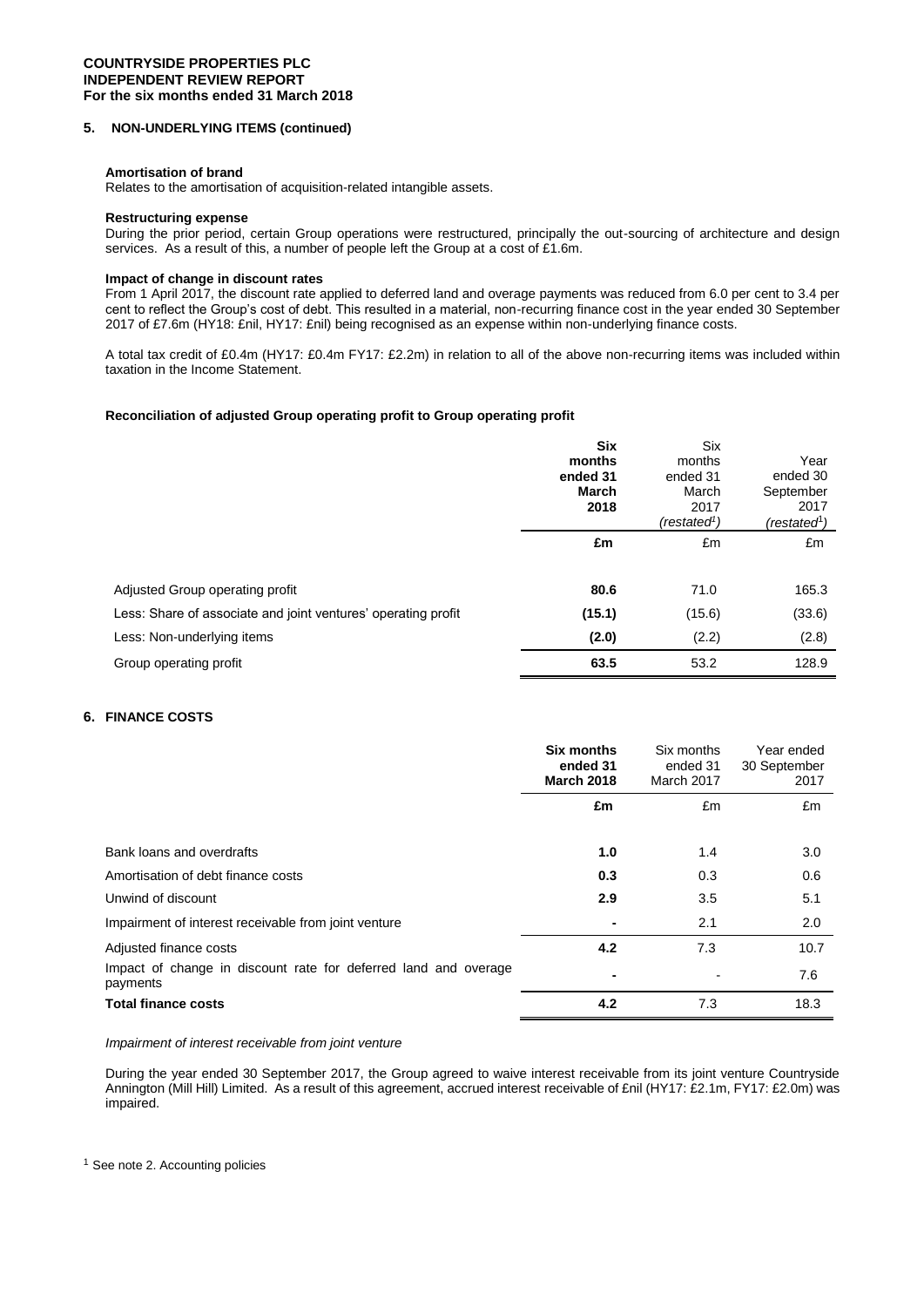### **7. TAXATION**

The effective tax rate applied for the period was 17.2 per cent (HY17: 17.4 per cent, FY17: 17.0 per cent). This reflects the anticipated full year effective rate and is lower than the statutory rate of 19.0 per cent mainly due to the equity accounting method for associate and joint ventures. The adjusted effective tax rate applied for the period was 18.5 per cent (HY17: 19.0 per cent, FY17: 18.4 per cent). We expect the Group's adjusted tax rate to be broadly in line with the statutory rate in future years.

### **8. EARNINGS PER SHARE**

Basic and diluted earnings per share are calculated by dividing the earnings attributable to ordinary shareholders by the weighted average number of ordinary shares in issue from the date of the IPO to 31 March 2018. The weighted average number of shares for the prior year has been stated as if the Group reorganisation had occurred at the beginning of the comparative year.

When calculating diluted earnings per share, the weighted average number of ordinary shares in issue is adjusted to assume conversion of all potentially dilutive ordinary shares. These represent share options granted to employees under the Group's Save as you Earn plans 0.6 million shares (HY17: 0.8 million shares, FY17: 0.8 million shares), and share options granted under the Group's Long Term Incentive Plans 2.7 million shares (HY17: 3.7 million shares, FY17: 3.9 million shares).

#### **(a) Basic earnings per share**

|                                                                                                      | Six months<br>ended 31<br><b>March 2018</b> | Six months<br>ended 31 March<br>2017 | Year ended<br>30 September<br>2017 |
|------------------------------------------------------------------------------------------------------|---------------------------------------------|--------------------------------------|------------------------------------|
| Profit from continuing operations attributable to equity holders of<br>the parent $(\text{Em})$      | 60.8                                        | 49.8                                 | 117.2                              |
| Basic weighted average number of shares (millions)                                                   | 448.1                                       | 450.0                                | 450.0                              |
| Basic earnings per share (pence per share)                                                           | 13.6                                        | 11.1                                 | 26.0                               |
| Diluted weighted average number of shares (millions)<br>Diluted earnings per share (pence per share) | 452.1<br>13.5                               | 450.1<br>11.1                        | 453.2<br>25.8                      |

#### **(b) Adjusted earnings per share**

|                                                                                                          | <b>Six months</b><br>ended 31<br><b>March 2018</b> | Six months<br>ended 31<br>March 2017<br>(restated <sup>1</sup> ) | Year ended<br>30 September<br>2017<br>(restated <sup>1</sup> ) |
|----------------------------------------------------------------------------------------------------------|----------------------------------------------------|------------------------------------------------------------------|----------------------------------------------------------------|
|                                                                                                          |                                                    |                                                                  |                                                                |
| Profit from continuing operations attributable to equity holders of the<br>parent (£m)                   | 60.8                                               | 49.8                                                             | 117.2                                                          |
| Add: Non-underlying items, net of tax                                                                    | 1.6                                                | 1.8                                                              | 9.0                                                            |
| Adjusted profit from continuing operations attributable to equity holders<br>of the parent $(\text{Em})$ | 62.4                                               | 51.6                                                             | 126.2                                                          |
| Basic weighted average number of shares (millions)                                                       | 448.1                                              | 450.0                                                            | 450.0                                                          |
| Adjusted basic earnings per share (pence per share)                                                      | 13.9                                               | 11.5                                                             | 28.0                                                           |
| Diluted weighted average number of shares (millions)                                                     | 452.1                                              | 450.1                                                            | 453.2                                                          |
| Adjusted diluted earnings per share (pence per share)                                                    | 13.8                                               | 11.4                                                             | 27.8                                                           |

Non-underlying items net of tax includes costs of £2.0m, net of tax of £0.4m (HY17: £2.2m net of tax of £0.4m, FY17: £11.2m, net of tax of £2.2m).

The above analysis represents a non-GAAP measure which has been included to assist understanding of the Group's business.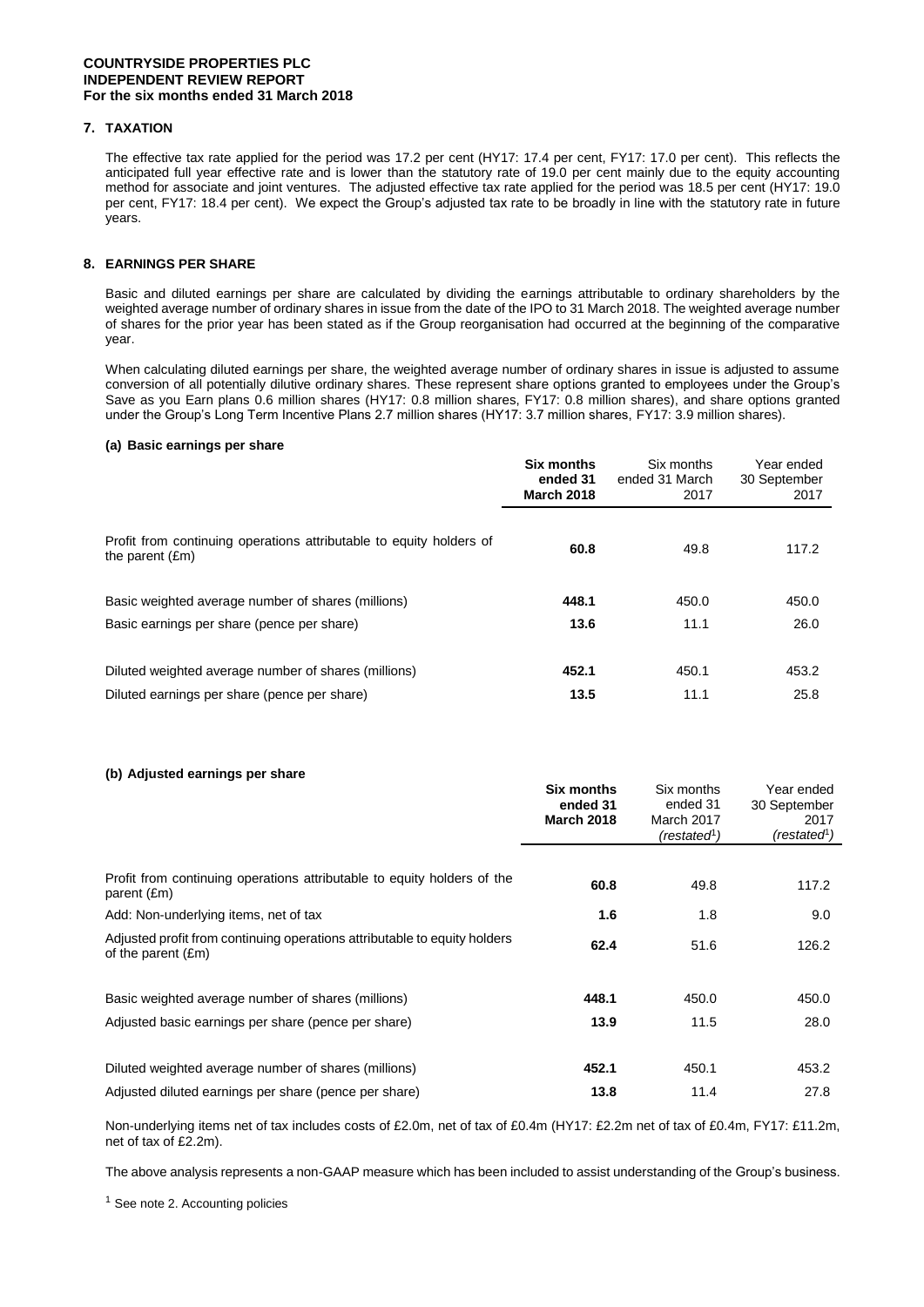### **9. DIVIDEND**

A final dividend for the previous financial year of 5.0 pence per share amounting to £22.3m (HY17: 3.4 pence per share, paid on 7 July 2017) was paid on 9 February 2018. The Directors have recommended the payment of an interim dividend for the current financial year of 4.2 pence per share to be paid on 6 July 2018 (HY17: 3.4 pence per share, paid on 7 July 2017).

### **10. INVESTMENT IN JOINT VENTURES**

| For the six months ended 31 March 2018 | <b>Partnerships</b>      | Housebuilding | Group   |
|----------------------------------------|--------------------------|---------------|---------|
|                                        | £m                       | £m            | £m      |
| Revenue                                | 11.9                     | 126.5         | 138.4   |
| Expenses                               | (7.8)                    | (100.4)       | (108.2) |
| Operating profit                       | 4.1                      | 26.1          | 30.2    |
| Finance costs                          | $\overline{\phantom{a}}$ | (0.6)         | (0.6)   |
| Income tax                             | $\overline{\phantom{a}}$ | (2.5)         | (2.5)   |
| Profit for the period                  | 4.1                      | 23.0          | 27.1    |
| Group's share in per cent              |                          |               | 50.0%   |
| Share of revenue                       |                          |               | 69.2    |
| Share of operating profit              |                          |               | 15.1    |
| Dividends received by the Group        |                          |               | 14.7    |
| Investments in joint ventures          |                          |               | 57.6    |

### **For the six months ended 31 March 2017**

|                                 | <b>Partnerships</b> | Housebuilding | Group   |
|---------------------------------|---------------------|---------------|---------|
|                                 | £m                  | £m            | £m      |
| Revenue                         | 79.8                | 88.8          | 168.6   |
| Expenses                        | (64.8)              | (72.7)        | (137.5) |
| Operating profit                | 15.0                | 16.1          | 31.1    |
| Finance costs                   | -                   | (0.6)         | (0.6)   |
| Income tax                      |                     | (2.4)         | (2.4)   |
| Profit for the period           | 15.0                | 13.1          | 28.1    |
| Group's share in per cent       |                     |               | 50.0%   |
| Share of revenue                |                     |               | 84.3    |
| Share of operating profit       |                     |               | 15.6    |
| Dividends received by the Group |                     |               | 21.2    |
| Investments in joint ventures   |                     |               | 48.6    |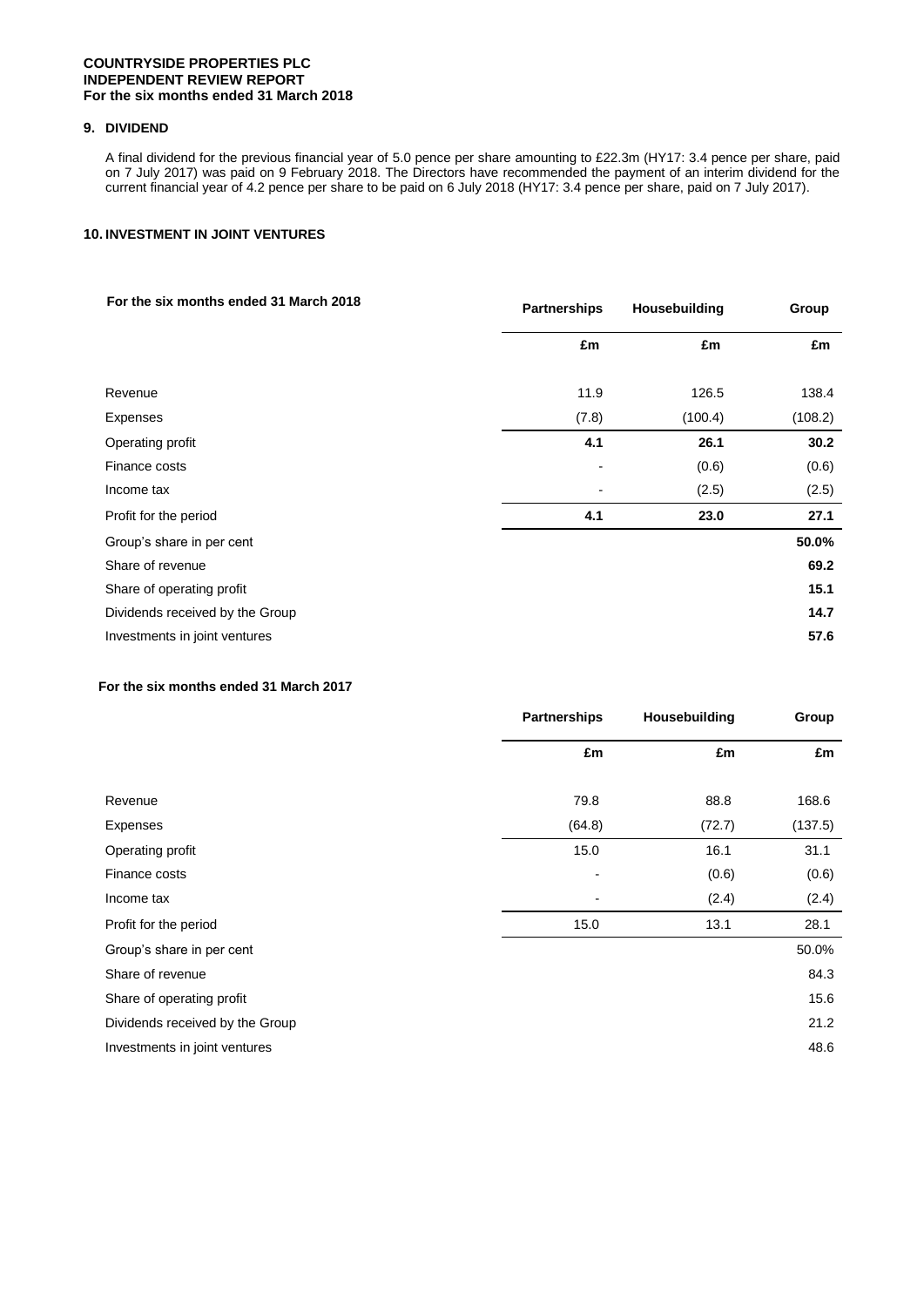## **10. INVESTMENT IN JOINT VENTURES (continued)**

| For the year ended 30 September 2017 | <b>Partnerships</b> | Housebuilding | Group   |
|--------------------------------------|---------------------|---------------|---------|
|                                      | £m                  | £m            | £m      |
| Revenue                              | 115.7               | 240.3         | 356.0   |
| Expenses                             | (94.4)              | (198.2)       | (292.6) |
| Operating profit                     | 21.3                | 42.1          | 63.4    |
| Finance costs                        |                     | (3.0)         | (3.0)   |
| Income tax                           |                     | (4.1)         | (4.1)   |
| Profit for the period                | 21.3                | 35.0          | 56.3    |
| Group's share in per cent            |                     |               | 50.0%   |
|                                      |                     |               |         |
| Share of revenue                     |                     |               | 178.0   |
| Share of operating profit            |                     |               | 31.7    |
| Dividends received by the Group      |                     |               | 24.6    |
| Investments in joint ventures        |                     |               | 58.8    |

The aggregate amount due from joint ventures is £82.9 (HY17: £86.7, FY17: £67.9m). The amount due to joint ventures is £0.3 (HY17: £0.3m, FY17: £0.3m). Transactions between the Group and its joint ventures are disclosed in note 16.

The table below reconciles the movement in the Group's net investment in joint ventures:

|                                        | Six months<br>ended 31<br><b>March 2018</b> | Six months<br>ended 31<br>March 2017 | Year ended 30<br>September<br>2017 |
|----------------------------------------|---------------------------------------------|--------------------------------------|------------------------------------|
|                                        | £m                                          | £m                                   | £m                                 |
| Opening balance                        | 58.8                                        | 53.9                                 | 53.9                               |
| Share of post-tax profit               | 13.5                                        | 14.1                                 | 28.1                               |
| Dividends received from joint ventures | (14.7)                                      | (21.2)                               | (24.6)                             |
| Other movements                        |                                             | 1.8                                  | 1.4                                |
| Closing balance                        | 57.6                                        | 48.6                                 | 58.8                               |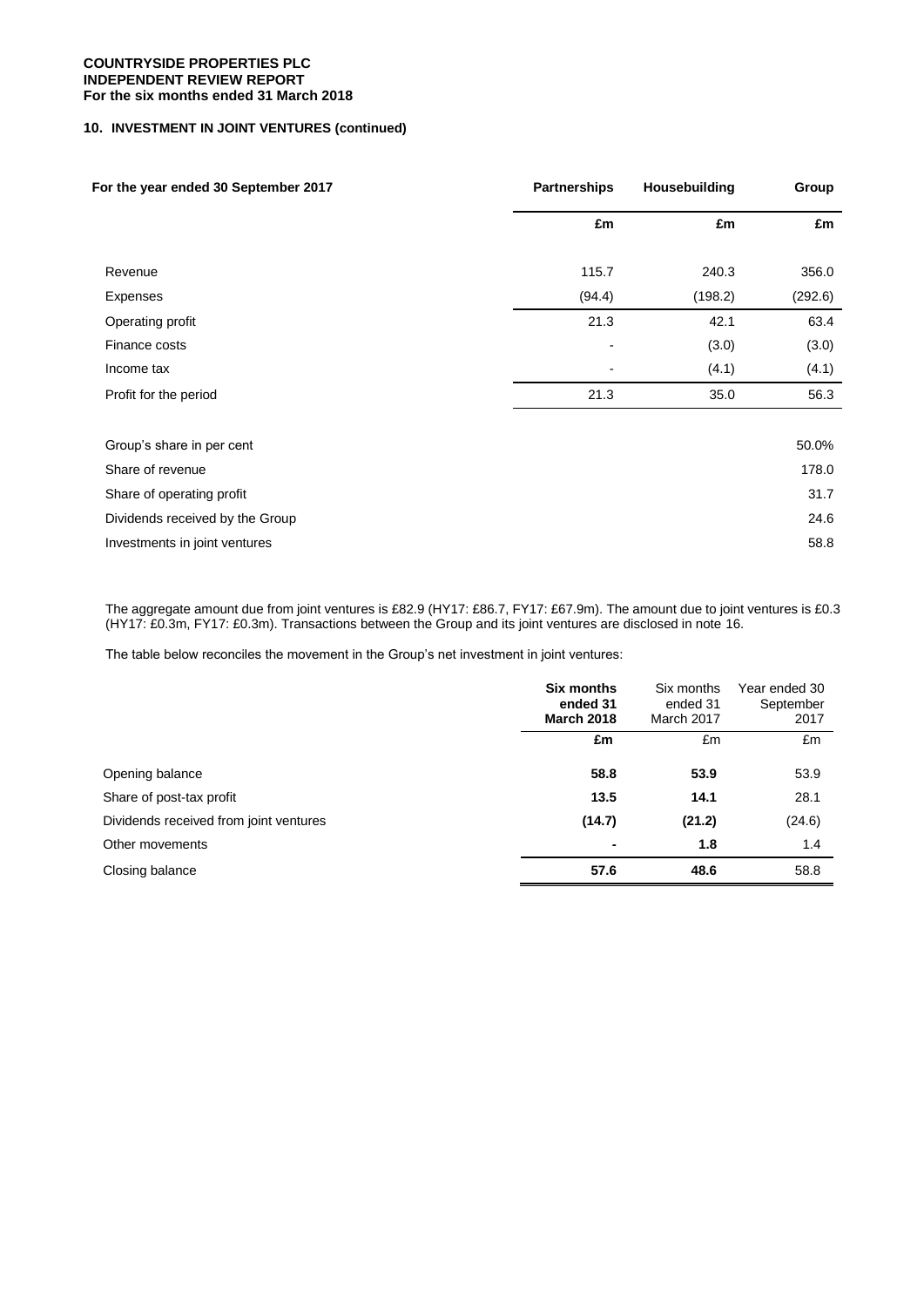### **11. INVESTMENT IN ASSOCIATE**

The Group holds 28.5 per cent of the ordinary share capital with pro rata voting rights in Countryside Properties (Bicester) Limited, a company incorporated in the United Kingdom, whose principal activity is housebuilding. It is accounted for using the equity method. Details of investment in the Group's associate are set out below:

|                                  | 31 March 2018<br>31 March 2017 |       | 30 September 2017 |  |
|----------------------------------|--------------------------------|-------|-------------------|--|
|                                  | £m                             | £m    | £m                |  |
|                                  |                                |       |                   |  |
| Revenue                          |                                |       | 17.4              |  |
| Expenses                         |                                |       | (10.7)            |  |
| Operating (loss)/profit          |                                |       | 6.7               |  |
| Finance costs                    |                                |       |                   |  |
| Income tax                       |                                |       | (1.3)             |  |
| Result/profit for the period     | ۰                              |       | 5.4               |  |
| Group's share in per cent        | 28.5%                          | 28.5% | 28.5%             |  |
| Share of operating result/profit |                                |       | 1.6               |  |
| Dividends received by the Group  |                                |       | 4.2               |  |
| Investment in associate          | 2.6                            | 5.2   | 2.6               |  |

### **12. AVAILABLE FOR SALE FINANCIAL ASSETS**

|                        | <b>As at 31</b><br><b>March 2018</b> | As at 31<br>March 2017   | As at 30<br>September<br>2017 |  |
|------------------------|--------------------------------------|--------------------------|-------------------------------|--|
|                        | £m                                   | £m                       | £m                            |  |
| Opening balance        | 7.4                                  | 8.7                      | 8.7                           |  |
| Increase in fair value | 1.0                                  | $\overline{\phantom{a}}$ | 0.2                           |  |
| Unwind of discount     | 0.2                                  | 0.3                      | 0.7                           |  |
| Redemptions            | (1.3)                                | (0.6)                    | (2.2)                         |  |
| Closing balance        | 7.3                                  | 8.4                      | 7.4                           |  |

The available for sale financial assets comprise loans advanced to home buyers to assist in the purchase of their property under shared equity schemes. The loans are secured by either a first or second legal charge over the property and are either interestfree or have interest chargeable from the fifth year onwards or tenth year onwards dependent upon the scheme under which the loans were issued.

The inputs used are by nature estimated and the resultant fair value has been classified as Level 3 under the fair value hierarchy. The key assumptions used in Level 3 valuations include house price movements, the expected timing of receipts, credit risk and discount rates. Future house price inflation is assumed to be zero (HY17: zero, FY17: zero). The discount rate applied was 8.5 per cent (HY 2017: 8.5 per cent) which Directors believe approximates the cost of a second charge mortgage on similar properties. Techniques, such as discounted cash flow analysis, have been used to determine fair value for the Level 3 financial instruments.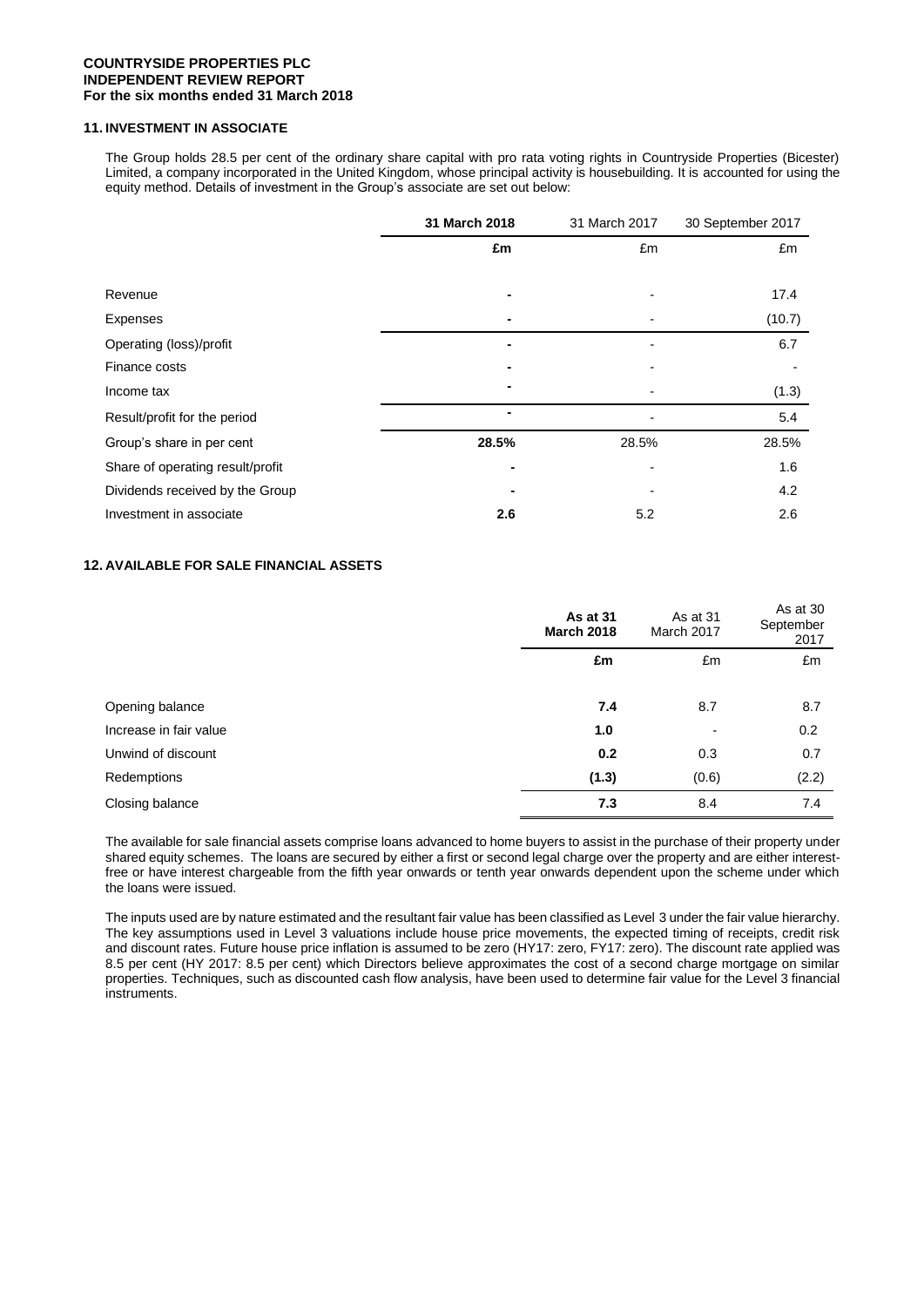### **13. INVENTORIES**

|                                                     | <b>As at 31</b><br><b>March 2018</b> | As at 31<br>March 2017 | As at 30<br>September<br>2017 |  |
|-----------------------------------------------------|--------------------------------------|------------------------|-------------------------------|--|
|                                                     | £m                                   | £m                     | £m                            |  |
| Development land and work in progress               | 680.4                                | 639.1                  | 598.4                         |  |
| Completed properties unlet, unsold or awaiting sale | 61.4                                 | 36.7                   | 68.7                          |  |
|                                                     | 741.8                                | 675.8                  | 667.1                         |  |

#### **14. BORROWINGS**

|                                | As at 31<br><b>March 2018</b> | As at 31<br>March<br>2017 | As at 30<br>September<br>2017 |
|--------------------------------|-------------------------------|---------------------------|-------------------------------|
|                                | £m                            | £m                        | £m                            |
| Cash and cash equivalents      | 15.8                          | 5.1                       | 77.4                          |
| Overdrafts                     | ٠                             | (0.1)                     |                               |
| Net cash and cash equivalents  | 15.8                          | 5.0                       | 77.4                          |
| Bank loans                     | ۰                             | (40.0)                    |                               |
| Other loans                    | (2.1)                         |                           |                               |
| Net cash/(debt)                | 13.7                          | (35.0)                    | 77.4                          |
| Bank loan arrangement fees     |                               | 2.3                       |                               |
| <b>Total cash/(borrowings)</b> | 13.7                          | (32.7)                    | 77.4                          |

#### *Revolving credit facility*

In May 2016, the Group signed a new five-year £300m revolving credit facility with Lloyds Bank plc, Barclays Bank PLC, HSBC Bank plc and Santander UK plc. The agreement has a variable interest rate based on LIBOR and was initially due to expire in May 2021. Subject to obtaining credit approval from the syndicate banks, the Group also has the option to extend the facility by a further £100m. This facility is subject to both financial and non-financial covenants and is secured by floating charges over all the Group's assets. In May 2017, the Group exercised the first option to extend the facility by a further year to May 2022.

The carrying value of the loans drawn under the facility is equal to their fair value. As the impact of discounting is not significant, the fair values are based on discounted cash flows and are within Level 2 of the fair value hierarchy.

Bank loan arrangement fees are amortised over the term of the facility, £0.3m (HY17: £0.3m, FY17: £0.6m) was amortised during the period ended 31 March 2018, leaving a remaining balance of £2.3m (HY17: £2.3m, FY17: £2.6m). As the Group did not have any bank debt at 31 March 2018 or 30 September 2017, unamortised loan arrangement fees were disclosed within prepayments.

#### *Other loans*

During the year, the Group received an interest free loan of £2.5m for the purpose of remediation works in relation to one of its joint arrangements. The loan is repayable on the 22 November 2022. The carrying value of the loan is equal to the fair value, and was recognised initially at fair value and subsequently carried at amortised cost.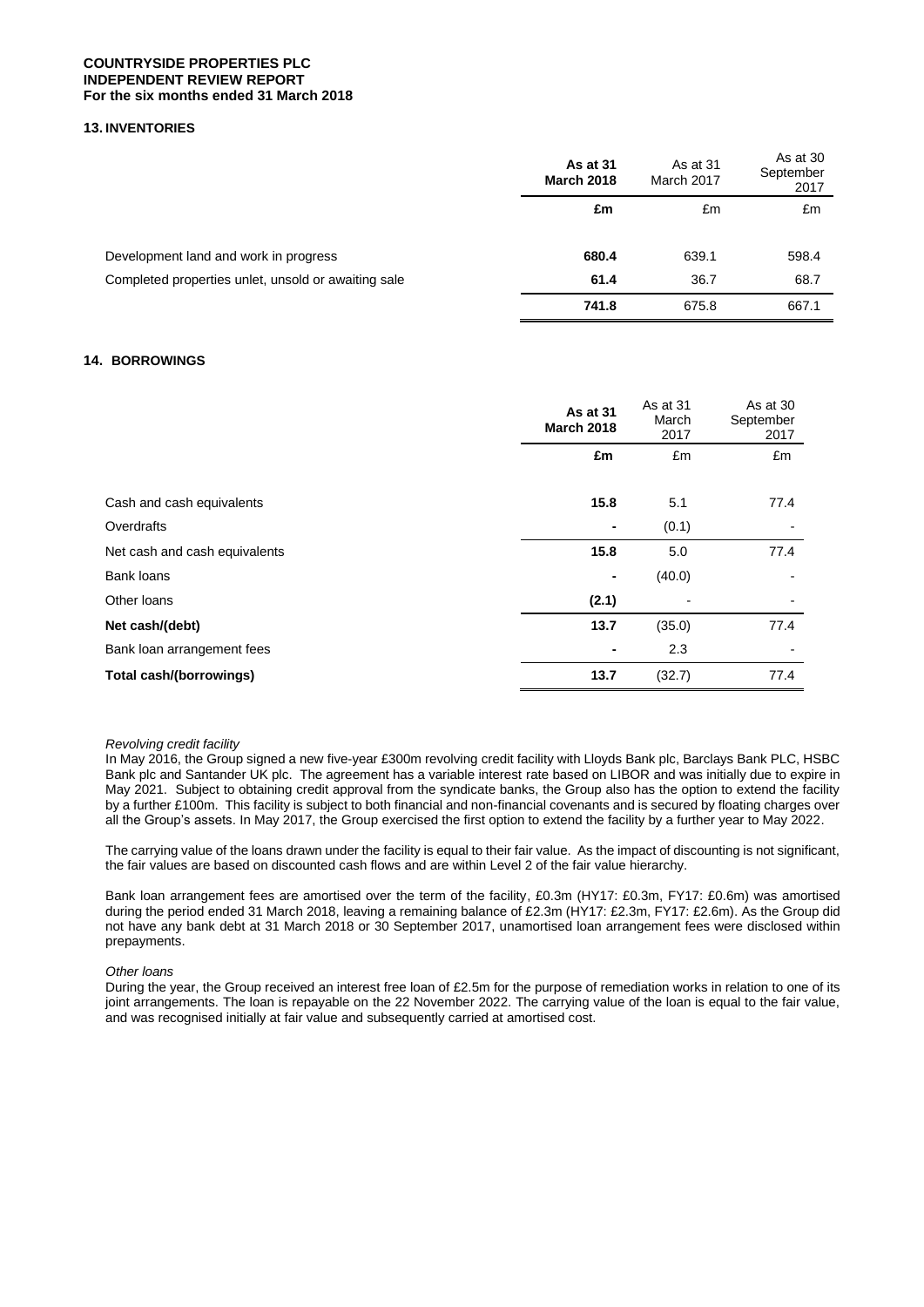## **14. BORROWINGS (continued)**

The Group has the following undrawn facilities:

|                                   | As at 31<br><b>March 2018</b> | As at 31<br>March 2017 | As at 30<br>September<br>2017 |
|-----------------------------------|-------------------------------|------------------------|-------------------------------|
|                                   | £m                            | £m                     | £m                            |
| Floating rate:                    |                               |                        |                               |
| Expiring after more than one year | 300.0                         | 259.9                  | 300.0                         |

# **15. NOTE TO THE CASH FLOW STATEMENT**

### **Reconciliation of profit before taxation to cash used in operations**

|                                                              | <b>Six months</b><br>ended 31<br><b>March 2018</b> | Six months<br>ended 31<br>March 2017 | Year ended 30<br>September<br>2017 |
|--------------------------------------------------------------|----------------------------------------------------|--------------------------------------|------------------------------------|
|                                                              | £m                                                 | £m                                   | £m                                 |
| Cash flows from operating activities                         |                                                    |                                      |                                    |
| Profit before taxation                                       | 73.7                                               | 60.3                                 | 141.7                              |
| Adjustments for:                                             |                                                    |                                      |                                    |
| - Amortisation charge                                        | 1.0                                                | 0.8                                  | 1.7                                |
| - Depreciation charge                                        | 0.4                                                | 0.4                                  | 0.9                                |
| - Non-cash items                                             |                                                    | (0.3)                                | (1.2)                              |
| - Share of post-tax profit from joint ventures and associate | (13.5)                                             | (14.1)                               | (29.7)                             |
| - Share based payments                                       | 2.8                                                | 1.8                                  | 4.2                                |
| Impact of change in deferred land and overage payments       |                                                    |                                      | 7.6                                |
| Finance costs                                                | 4.2                                                | 7.3                                  | 10.7                               |
| Finance income                                               | (0.9)                                              | (0.3)                                | (1.4)                              |
| Profit on disposal of available-for-sale financial assets    | (0.2)                                              | (0.3)                                | (0.3)                              |
| Changes in working capital:                                  |                                                    |                                      |                                    |
| - Increase in inventories                                    | (11.3)                                             | (62.4)                               | (3.9)                              |
| - Increase in trade and other receivables                    | (12.1)                                             | (14.1)                               | (8.2)                              |
| - Decrease in trade and other payables                       | (67.6)                                             | (19.0)                               | (45.0)                             |
| - Decrease/(increase) in provisions                          | 0.9                                                | (0.3)                                | 1.1                                |
| Cash used in operations                                      | (22.6)                                             | (40.2)                               | 78.2                               |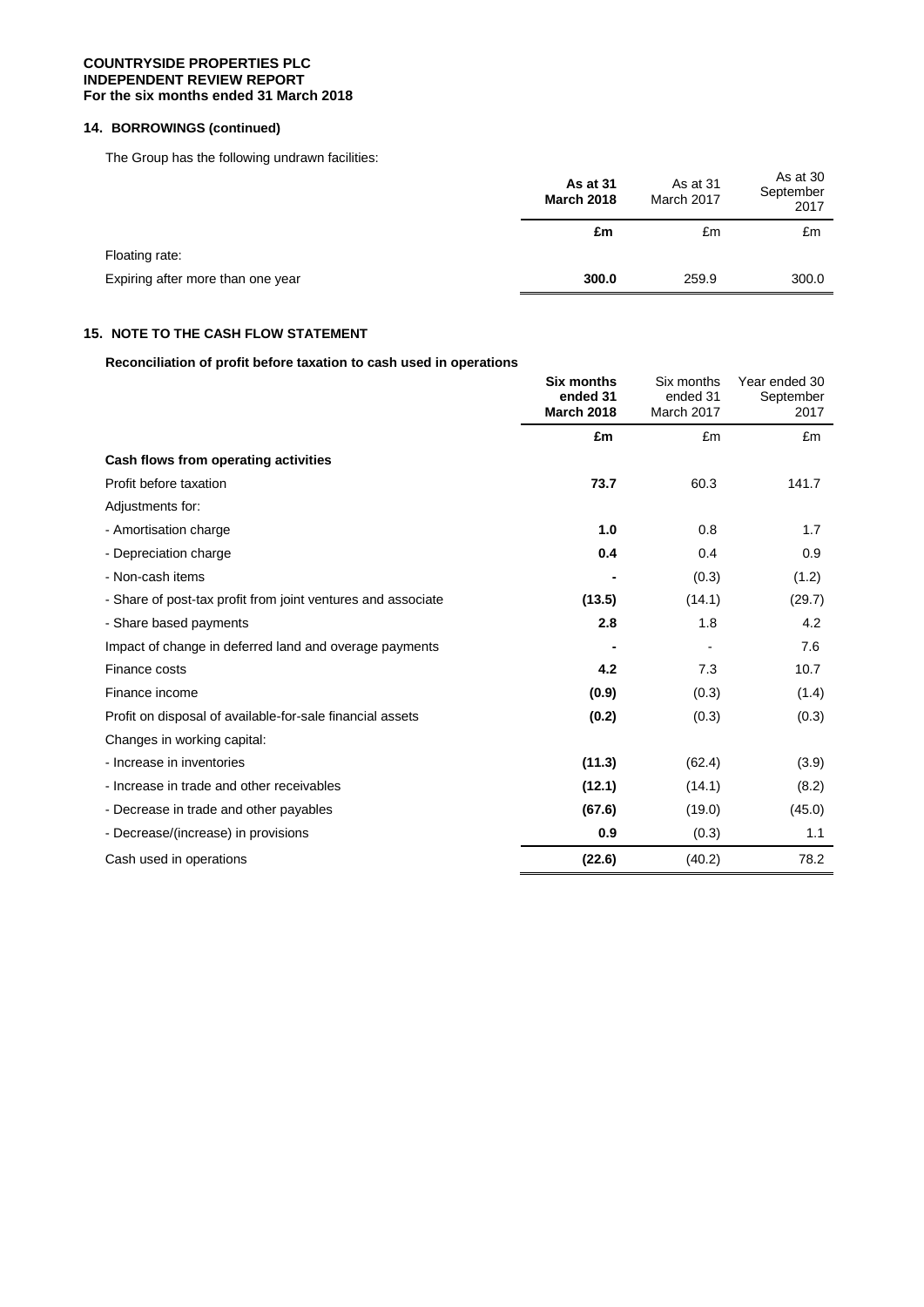### **16. RELATED PARTY TRANSACTIONS**

*Transactions with Group joint ventures and associate*

|                                                   | <b>Joint Ventures</b>     |                           |                               | Associate                 |                           |                               |
|---------------------------------------------------|---------------------------|---------------------------|-------------------------------|---------------------------|---------------------------|-------------------------------|
|                                                   | As at 31<br>March<br>2018 | As at 31<br>March<br>2017 | As at 30<br>September<br>2017 | As at 31<br>March<br>2018 | As at 31<br>March<br>2017 | As at 30<br>September<br>2017 |
|                                                   | £m                        | £m                        | £m                            | £m                        | £m                        | £m                            |
| Sales during the year                             | 9.3                       | 15.6                      | 24.0                          | 0.5                       | 0.1                       | 1.1                           |
| Advances:                                         |                           |                           |                               |                           |                           |                               |
| Amount due at start of period                     | 67.6                      | 84.2                      | 84.2                          |                           |                           |                               |
| Net advances/(repayments)<br>during the<br>period | 15.0                      | 2.2                       | (16.6)                        |                           |                           |                               |
| Amount due at end of period                       | 82.6                      | 86.4                      | 67.6                          |                           | $\overline{\phantom{0}}$  |                               |

Sales of goods to related parties were made at the Group's commercial terms. No purchases were made by the Group from its joint ventures or associate. The amounts outstanding ordinarily bear no interest and will be settled in cash.

#### *Transactions with key management personnel*

In 2014, properties were sold at market value by the Group to parties related to key management personnel who continue to lease them back to the Group resulting in the following payments during the six months to 31 March 2018:

- Close family members of Ian Sutcliffe received £nil (HY17: £8,760; FY17: £17,250).
- A company of which Graham Cherry is a Director and shareholder received £10,500 (HY17: £10,500; FY17: £21,000).

In 2015 a close family member of Ian Sutcliffe and a close family member of Graham Cherry were employed by a subsidiary of the Group. Both individuals were recruited through the normal interview process and are employed at salaries commensurate with their experience and roles. The current combined annual salary and benefits of these individuals is less than £100,000 (HY17: less than £100,000, FY17: less than £100,000).

### **17. SHARE PLANS**

The Group operates three employee incentive schemes: An all-employee Save as you Earn ("SAYE") plan and two discretionary plans - the Long Term Incentive Plan ("LTIP") and the Deferred Bonus Plan ("DBP").

The Group recognised £3.1m (HY17: £1.8m, FY17: £5.1m) of employee costs related to share-based payment transactions during the financial year. A deferred tax asset of £0.6m (HY17: £0.6m, FY17: £1.9m) was recognised in relation to these transactions, of which £0.1m (HY17: £0.4m, FY17: £0.8m) was credited to the income statement and £0.5m (HY17: £0.2m, FY17: £0.7m) was credited directly to equity.

During the period 3.7m (HY17: 5.0m, FY17: 5.2m) options were granted over the Company's shares. These were split between the three schemes, with 2.7m issued for the LTIP scheme (HY17: 3.7m, FY17: 3.9m); 0.6m for the SAYE scheme (HY17: 0.8m, FY17: 0.8m) and a further 0.4m for the DBP scheme (HY17: 0.5m, FY17: 0.5m).

### **18. POST BALANCE SHEET EVENTS**

On 11 April 2018 the Group acquired Westleigh Group Limited ("Westleigh") for a total consideration of up to £135.4 million on a debt free and cash free basis. Westleigh is a Leicester based Partnerships business with operations in the East Midlands, South Midlands and South Yorkshire. On an unaudited basis, for the year ended 31 March 2018, revenue was £150.6m, operating profit was £15.6m and gross assets were £76.1m at 31 March 2018. The acquisition of Westleigh is in line with Countryside's existing strategy to expand its Partnerships business. Westleigh broadens the geographical reach of Countryside's Partnerships business into regions that have strong underlying demand. It provides a strong strategic and cultural fit with the Countryside model and is an excellent platform for the acceleration of Partnerships delivery. The Group has not yet concluded its assessment of the fair value of the acquired assets, the result of which will be reported in the year end financial statements.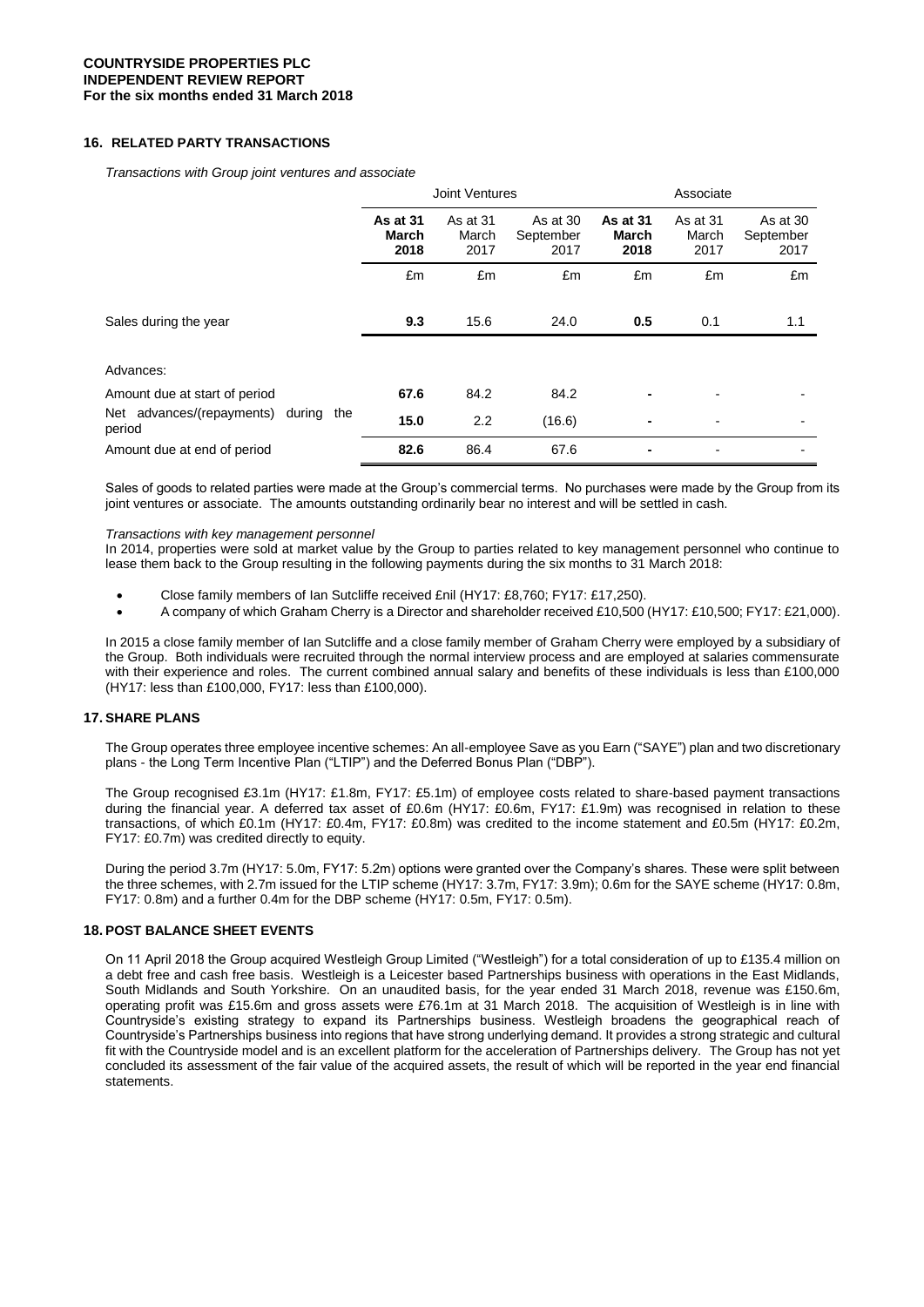#### *Independent review report to Countryside Properties PLC*

#### **Report on the condensed consolidated interim financial statements**

#### **Our conclusion**

We have reviewed Countryside Properties PLC's condensed consolidated interim financial statements (the "interim financial statements") in the Interim review announcement of Countryside Properties PLC for the 6 month period ended 31 March 2018. Based on our review, nothing has come to our attention that causes us to believe that the interim financial statements are not prepared, in all material respects, in accordance with International Accounting Standard 34, 'Interim Financial Reporting', as adopted by the European Union and the Disclosure Guidance and Transparency Rules sourcebook of the United Kingdom's Financial Conduct Authority.

#### **What we have reviewed**

The interim financial statements comprise:

- the Consolidated Statement of Financial Position as at 31 March 2018;
- the Consolidated Statement of Comprehensive Income for the period then ended;
- the Consolidated Cashflow Statement for the period then ended;
- the Consolidated Statement of Changes in Equity for the period then ended; and
- the explanatory notes to the interim financial statements.

The interim financial statements included in the Interim review announcement have been prepared in accordance with International Accounting Standard 34, 'Interim Financial Reporting', as adopted by the European Union and the Disclosure Guidance and Transparency Rules sourcebook of the United Kingdom's Financial Conduct Authority.

As disclosed in note 1 to the interim financial statements, the financial reporting framework that has been applied in the preparation of the full annual financial statements of the Group is applicable law and International Financial Reporting Standards (IFRSs) as adopted by the European Union.

#### **Responsibilities for the interim financial statements and the review**

#### **Our responsibilities and those of the Directors**

The Interim review announcement, including the interim financial statements, is the responsibility of, and has been approved by, the Directors. The Directors are responsible for preparing the Interim review announcement in accordance with the Disclosure Guidance and Transparency Rules sourcebook of the United Kingdom's Financial Conduct Authority.

Our responsibility is to express a conclusion on the interim financial statements in the Interim review announcement based on our review. This report, including the conclusion, has been prepared for and only for the company for the purpose of complying with the Disclosure Guidance and Transparency Rules sourcebook of the United Kingdom's Financial Conduct Authority and for no other purpose. We do not, in giving this conclusion, accept or assume responsibility for any other purpose or to any other person to whom this report is shown or into whose hands it may come save where expressly agreed by our prior consent in writing.

#### **What a review of interim financial statements involves**

We conducted our review in accordance with International Standard on Review Engagements (UK and Ireland) 2410, 'Review of Interim Financial Information Performed by the Independent Auditor of the Entity' issued by the Auditing Practices Board for use in the United Kingdom. A review of interim financial information consists of making enquiries, primarily of persons responsible for financial and accounting matters, and applying analytical and other review procedures.

A review is substantially less in scope than an audit conducted in accordance with International Standards on Auditing (UK) and, consequently, does not enable us to obtain assurance that we would become aware of all significant matters that might be identified in an audit. Accordingly, we do not express an audit opinion.

We have read the other information contained in the Interim review announcement and considered whether it contains any apparent misstatements or material inconsistencies with the information in the interim financial statements.